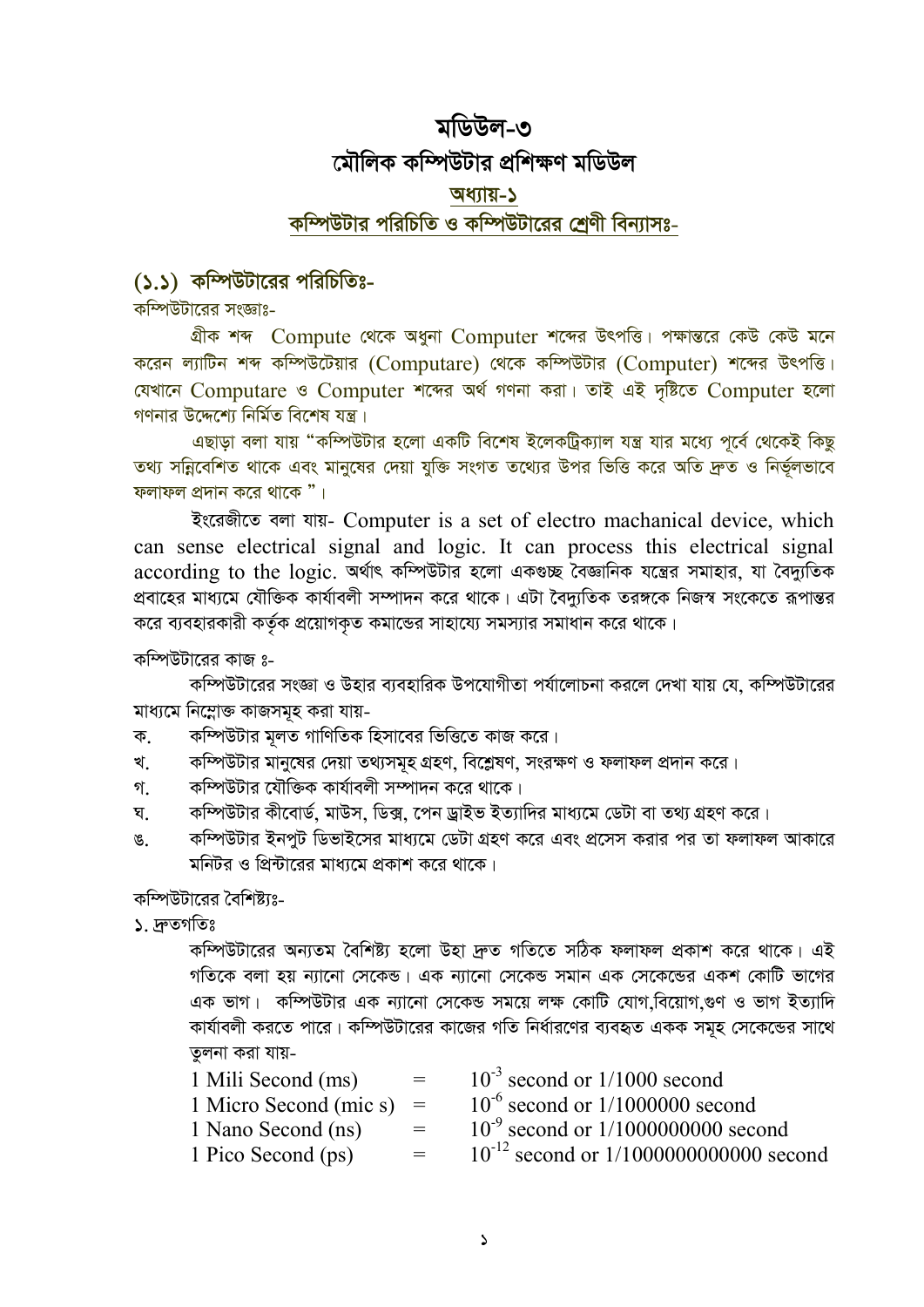- বিশ্বাসযোগ্যতা ঃ সঠিক তথ্যের যোগান দিলে কম্পিউটার সঠিক ফলাফল প্রদান করে আর ভূল ২. তথ্যের যোগান দিলে ফলাফল ভুল প্রদান করে এটাই হলো বিশ্বাসযোগ্যতা।
- ধারণ ক্ষমতাঃ কম্পিউটারের আছে সুবিশাল তথ্য ধারণ ক্ষমতা। ধারণ ক্ষমতার জন্য ব্যবহৃত হয়  $\mathcal{O}$ . হার্ডডিক্স, ফ্লপি ডিক্স, টেপ ড্রাইভ, সিডি ও পেন ড্রাইভ ইত্যাদি।
- স্মৃতিঃ মানুষের মত কম্পিউটারের আছে স্মৃতি শক্তি। কোন কোন সময় মানুষ তথ্য ভুলে যায় বা 8. স্মৃতিতে থাকে না কিন্তু কম্পিউটারের সুবিশাল স্মৃতিতে যে কোন পরিমাণ তথ্য ধারণ করতে পারে।
- ক্লান্তিহীনতাঃ অবিরামভাবে কম্পিউটার কাজ করতে পারে। তবে অভ্যন্তরীনভাবে যন্ত্রাংশের কোন  $\hat{\mathfrak{C}}$ . ক্রটি দেখা দিলে বা বিদ্যুৎ সরবরাহের সমস্যা হলে কম্পিউটার কাজ করতে পারে না।
- সূক্ষ্মতাঃ কম্পিউটার অতি সূক্ষ্মভাবে যে কোন জটিল গাণিতিক সমস্যার সমাধান বা ফলাফল প্রদান ৬. করে থাকে, যা মানুষের দ্বারা কখনই সম্ভপর হয় না।
- স্বয়ংক্রিয়তাঃ- কোন কাজের জন্য কম্পিউটারে উপযুক্ত তথ্য ও নির্দেশনা প্রয়োগ করলে কম্পিউটার  $\mathsf{P}$ স্বয়ংক্রিয়ভাবে সেই কাজটি শেষ করতে পারে।

কম্পিউটারের শ্রেণী বিন্যাস (Type of Computer)ঃ-

## কাজ করার ধরণ ও প্রকৃতি অনুযায়ী কম্পিউটারকে তিন ভাগে ভাগ করা যায় যথাঃ-

## 01. Analog Computer 02. Digital Computer 03. Hybrid Computer

### 01. Analog Computer:

যে কম্পিউটার বৈদ্যুতিক তরঙ্গকে ইনপুট হিসেবে গ্রহণ করে ক্রিয়া সম্পাদন করে সেই সব কম্পিউটারকে এনালগ কম্পিউটার বলে। এই কম্পিউটারের সাহায্যে পরিমাণগত দিক যেমনঃ দূরতু, বিদ্যুৎ ভোল্টেজ, ইত্যাদির পরিমাণ গণনা করা যায়। এই কম্পিউটার বৈদ্যতিক প্রবাহের উপস্থিতি ও ধারার উপর ভিত্তি করে নির্মিত এবং যা কম্পিউটার ইনপুট উপাত্তের প্রতিনিধি হিসেবে কাজ করে থাকে।

## 02. Digital Computer:

।<br>ডিজিট অর্থ সংখ্যা। আর সংখ্যা হলো ০ থেকে ৯ কিংবা ০.১। যে সমস্ত কম্পিউটার ডিজিট নিয়ে কাজ করে অর্থ্যাৎ গণনার মূলনীতি অনুসরণ করে কাজ করে তাকে ডিজিটাল কম্পিউটার বলে। এ ধরণের কম্পিউটার সাধারণভাবে বাইনারী পদ্ধতিতে অর্থাৎ ০ ও ১ দ্বারা কাজ করে। ডিজিটাল কম্পিউটার গাণিতিক ও যুক্তিগত কাজে বেশী ব্যবহৃত হয়ে থাকে।

## 03. Hybrid Computer:

দু'টি ভিন্ন প্রকৃতির বম্ভকে একত্রিত বা সমন্বিত করার পদ্ধতিকে বলে হাইব্রিড বা শঙ্কর পদ্ধতি। এনালগ ও ডিজিটাল উভয় মূলনীতি অনুসরণ করে যে সকল কম্পিউটার কাজ করে বা তৈরী তাকে বলে হাইব্রিড কম্পিউটার। এ ধরণের কম্পিউটার এনালগ হিসেবে ইনপুট গ্রহণ করে এবং ডিজিটাল হিসেবে ফলাফল প্রকাশ করে। সাধারণত জটিল ও বৈজ্ঞানিক সমস্যা সমাধানের জন্য এই ধরণের কম্পিউটার

ব্যবহৃত হয়ে থাকে। যেমনঃ- পরমাণু শক্তি উৎপাদন প্লান্ট, মহাকাশযান, যুদ্ধে ক্ষেপনাস্ত্র নিক্ষেপ ইত্যাদি ক্ষেত্রে এ ধরণের কম্পিউটার ব্যবহৃত হয়।

আকৃতি, গঠন, কার্যক্ষমতা ইত্যাদির উপর ভিত্তি করে কম্পিউটারকে আবার ৪ ভাগে ভাগ করা হয়েছে। 01. Super Computer 02. Main-Frame Computer 03. Mini Computer 04. Micro Computer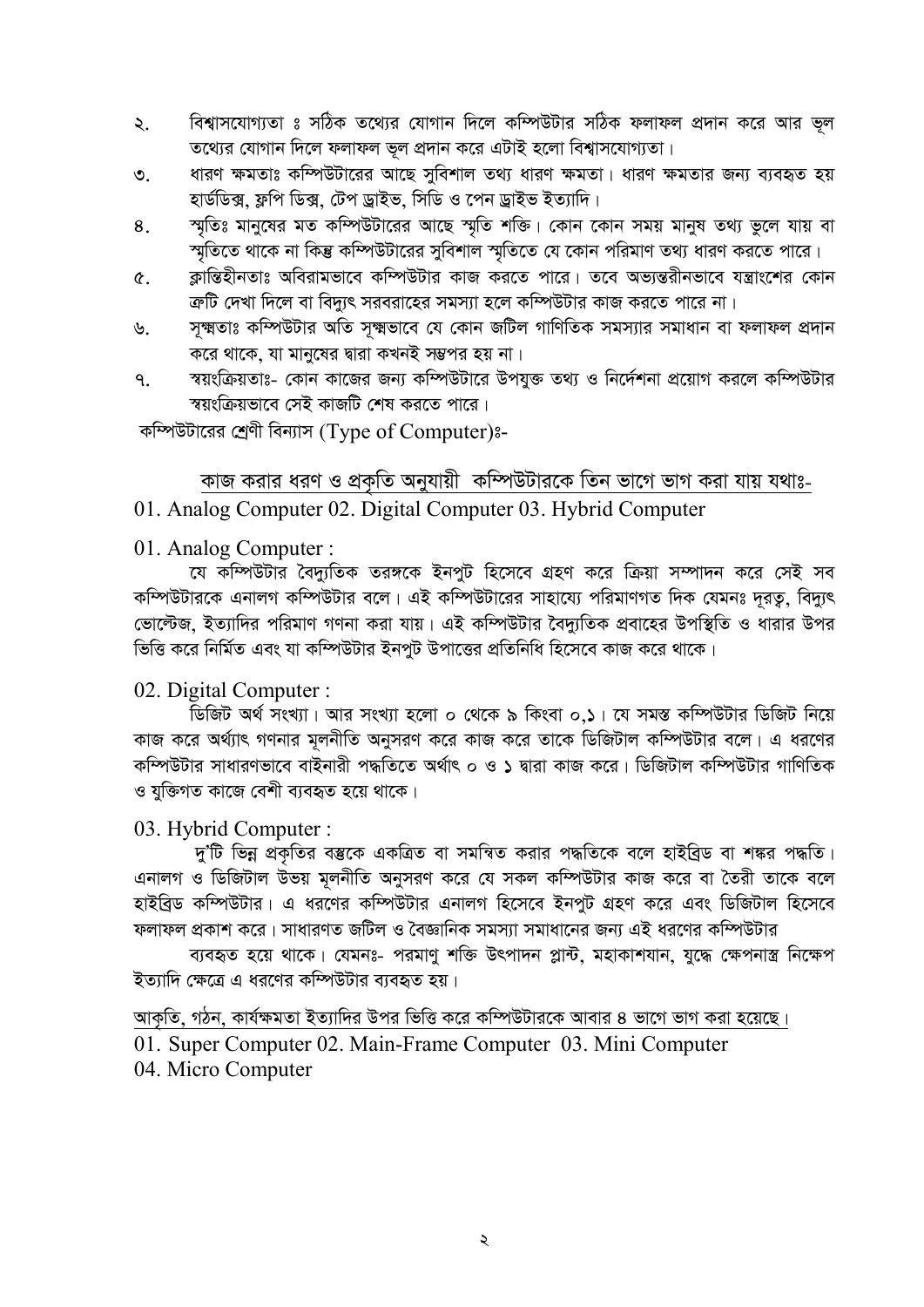#### 01. Super Computer :

্ন্রতি সেকেন্ডে একশত কোটি কিংবা তারও বেশী গাণিতিক কার্যাবলী সম্পাদনে সক্ষম বড আকারের কম্পিউটারকে বলে সুপার কম্পিউটার। এই কম্পিউটার সবচেয়ে শক্তিশালী, অতি দ্রুত গতি সম্পন্ন ও ব্যয়বহুল। এই কম্পিউটার সাধারণত উন্নত দেশে সীমাবদ্ধ। এই কম্পিউটার বহুজাতিক কোম্পানী, খনিজ তেল অনুসন্ধান, যুদ্ধ পরিচালনা, মহাকাশ গবেষণা, আবহাওয়া পর্বাভাস ইত্যাদি কাজে ব্যবহৃত হয়। যেমনঃ  $CARY-1$ .  $CRAY$  X-MP.  $CYBER-205$  ইত্যাদি সুপার কম্পিউটারের উদাহরণ।

#### 02. Main-Frame Computer :

মাইক্রো ও মিনি কম্পিউটার অপেক্ষা উন্নত ও আকারে বড এমন কম্পিউটারকে বলা হয় মেইনফ্রেম কম্পিউটার। এই কম্পিউটারের সাথে একাধিক ইনটেলিজেন্স ও ডামি টার্মিনাল সংযোগ করে একই সময়ে একাধিক ব্যবহারকারী কর্তক ব্যবহার উপযোগী করা যায়। এই কম্পিউটার সুপার কম্পিউটার অপেক্ষা কম ক্ষমতা সম্পন্ন। বহৎ ফার্ম, গবেষণা, শিক্ষা ও বীমা ইত্যাদি প্রতিষ্ঠানে এ ধরণের কম্পিউটার বেশী সবিধা দিতে পারে। যেমনঃ Univac-1100, IBM-6120, IBM-4341, NCR-N8370, DATA  $General-CS30$  এই ধরণের কম্পিউটারের উদাহরণ।

#### 03. Mini Computer :

সাধারণভাবে বুঝা যায় যে বড় নয় অথচ বেশী ছোটও নয় এমন ধরনের মাঝারী আকারের কম্পিউটারকে বলে মিনি কম্পিউটার। এই কম্পিউটারের সাথে কতিপয় টার্মিনাল সংযোজন করা যায়। যার ফলে এই কম্পিউটার একই সাথে কতিপয় ব্যবহারকারী কর্তক এবং কতিপয় কাজের নিমিত্তে ব্যবহারযোগ্য। ব্যাংক বা অর্থলগ্নীকারী গুরুতুপূর্ণ ও জরুরী সার্ভিসেস প্রতিষ্ঠানে সাধারণত এই ধরনের কম্পিউটার বেশী সুবিধা দিতে পারে। যেমনঃ PDP-11, NOVA-3, IBMS/34, IBMS/36 এই ধরণের কম্পিউটারের উদাহরণ।

#### 04. Micro Computer :

সাধারণতঃ আমরা যে সমস্ত কম্পিউটার ব্যবহার করে থাকি সেগুলোকে বলা হয় মাইক্রো (ছোট) বা পিসি কম্পিউটার। এই কম্পিউটার কেবল মাত্র একজন ব্যক্তি একসংগে ব্যবহার করতে পারে। বিশ্বে এই কম্পিউটারের ব্যবহার সর্বাধিক। যার মূল্যও কম ও নাগালের মধ্যে। এই কম্পিউটারের অন্যতম বৈশিষ্ট্য হচ্ছে একটি মাত্র সিলিকন চিপস দ্বারা (IC=Inegrated Circuit) নির্মিত। এর ক্ষুদ্র প্রক্রিয়াকরণ অংশকে Micro processor বলা হয়। CPU বা কেন্দ্ৰীয় প্ৰক্ৰিয়াকরণ অংশ হিসেবে Microprocessor ব্যবহারের কারণেই এ ধরণের কম্পিউটারকে Micro Computer বলে।

Micro Computer আবার বিভিন্ন ধরণের হয়ে থাকেঃ-

01. Desktop Computer 02. Laptop Computer 03. Palmtop Computer.

#### 01. Desktop Computer:

এ ধরণের কম্পিউটার সাধারণত ডেক্স বা টেবিলের উপর স্থাপন করে ব্যবহার করা হয়ে থাকে। তাই এগুলোকে ডেক্সটপ কম্পিউটার বলা হয়ে থাকে।

#### 02. Laptop Computer :

ত্র ধরণের কম্পিউটার আকারে ছোট এবং কোলের উপর স্থাপন করে ব্যবহার করা হয়ে থাকে বলে এধরণের কম্পিউটারকে ল্যাপটপ কম্পিউটার বলা হয়ে থাকে। এ ধরণের কম্পিউটার দেখতে অনেকটা বীফকেসের মত।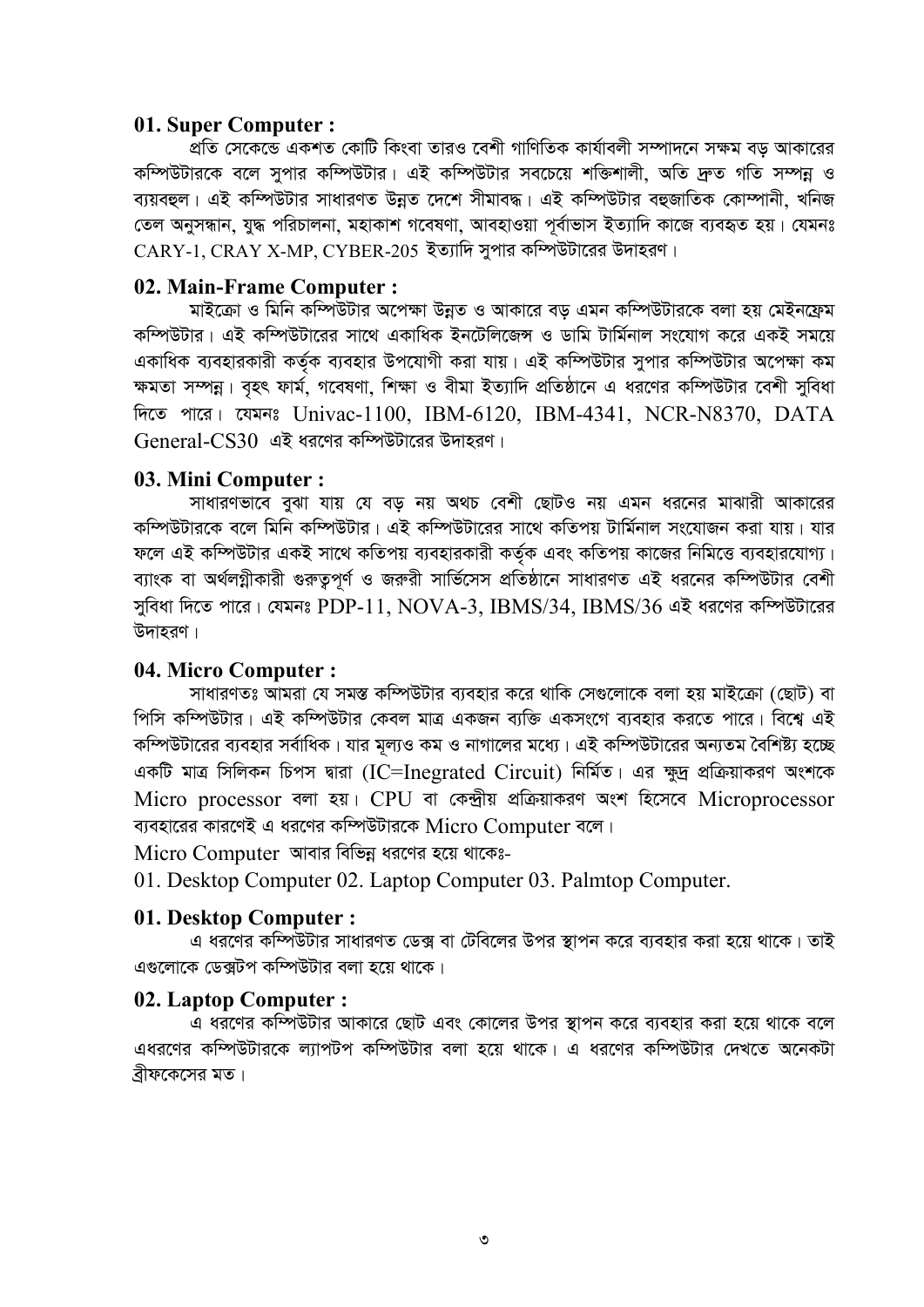#### **03. Palmtop Computer :**

এ ধর**ণে**র কম্পিউটার হাতের তালর উপর রেখে ব্যবহার করা হয় বলে তাকে পামটপ কম্পিউটার বলা হয়ে থাকে। এ ধরণের কম্পিউটার আকারে অনেক ছোট। এ ধরণের কম্পিউটার দেখতে অনেকটা ক্যালকুলেটরের মত।

কম্পিউটারের বিভিন্ন অংশের পরিচিতিঃ-

মনিটর, মাউস, কী-বোর্ড, প্রিন্টার, মডেম, ইউপিএস, আইপিএস, সিপিইউ, ইনপুট ডিভাইস-আউটপুট ডিভাইস ইত্যাদি কম্পিউটারের গুরুতুপূর্ণ উপাদান। Practically দেখানো যেতে পারে।

(১.২) মাইক্রোসফট ওয়ার্ড কী ? এম.এস. ওয়ার্ডের ব্যবহার। মাইক্রোসফট ওয়ার্ড চালুকরণঃ-মাইক্রোসফট ওয়ার্ডঃ-

মাইক্রোসফট ওয়ার্ড হলো মাইক্রোসফট কর্পোরেশন কর্তৃক নির্মিত ও একটি শক্তিশালী অত্যাধুনিক ওয়ার্ড প্রসেসিং প্রোগ্রাম। যার সাহায্যে অফিসিয়াল যাবতীয় লেখালেখি, চিটিপত্রাদিসহ ও অন্যান্য কার্যাদি সম্পাদন করা যায়। এটিকে অফিস প্রোগ্রামও বলা হয়ে থাকে। বর্তমানে বাজারে বিভিন্ন ভার্সনের অফিস সফটওয়্যার পাওয়া যায়। যেমনঃ- Office-97, Office-2000, Office-XP ইত্যাদি। এম এস. ওয়ার্ডের ব্যবহারঃ-

এর সাহায্যে ব্যাক্তিগত বা অফিসিয়াল যাবতীয় লেখালেখি, চিঠিপত্রাদিসহ ও অন্যান্য কার্যাদি সম্পাদন করা যায়। বর্তমানে বাজারে বিভিন্ন ভার্সনের অফিস প্যাকেজ সফটওয়্যার পাওয়া যায়। তারমধ্যে  $Office-XP$  অন্যতম।

মাইক্রোসফট ওয়ার্ড চালুকরণঃ- Start>Program>Microsoft Word click. এবং Word প্রোগ্রাম খেকে বের হওয়াঃ- File>Close or File>Exit or  $(Alt+F4)$ 

(১.৩) এম.এস.ওয়ার্ডের উইন্ডো পরিচিতি, কারসরের অবস্থান, কারসরের স্থানান্তরকরণঃ-এম.এস.ওয়ার্ডের উইন্ডো পরিচিতিঃ-

Menu Bar, Standard Toolbar, Formatting Toolbar, Drawing Toolbar, Ruler, Status Bar, Vertical Scroll Bar, Horizontal Scroll Bar, ইত্যাদি Practically দেখানো যেতে পারে।

কারসরের অবস্থানঃ-

কারসর যেখানে অবস্থান করবে টিক সেখানেই লেখালেখির কার্য সম্পাদন হবে। অথবা মাউস দ্বারা কারসরকে যেখানে ক্লিক করা হবে সেখানেই কার্য সম্পাদন হবে। ওয়ার্ক এরিয়াতে কার্সর থাকে একটি দাডির ন্যায় এবং যখন কোন মেনু বা টুলবারে নেওয়া হয় তখন তীরচিহ্ন ধারণ করে। আবার কখনো কখনো জলঘড়ি আকার ধারণ করে।  $Practically$  দেখানো যেতে পারে।

কারসরের স্থানান্তরকরণঃ-

 $\rm Arrow~Key$  অথবা  $\rm Mouse$  দ্বারা কারসর স্থানান্তর করা যায়।  $\rm Practically$  দেখানো যেতে পারে। বাংলা অক্ষর ব্যবহারঃ-

বাংলা অক্ষর টাইপ করার জন্যে বিভিন্ন ধরণের বাংলা কী-বোর্ড এবং ফন্ট রয়েছে। তবে বেশীর ভাগ ব্যবহারকারী বিজয় বাংলা ব্যবহার করে থাকে।

বিজয় বাংলা ফন্টের নাম = SutonnyMJ  $\rightarrow$  বিজয় বাংলা কী চিহ্ন  $\underline{\mathbb{\Lambda}}$ English Font এর নাম = Times New Roman  $\rightarrow$  English Key চিহ্ন  $\diamondsuit$ কী-বোৰ্ড পরিবর্তন করার নিয়ম হলো  $(Ctrl+Alt+B)$  একসাথে চাপতে হবে। যদি  $J = \sigma$ ,  $H = \sigma$  অক্ষর লিখতে পারা যায় তাহলে বাংলা অক্ষর টাইপ করা যাবে এবং  $J = J$ ,  $H = H$  অক্ষর লিখতে পারা যায় তাহলে ইংরেজী অক্ষর টাইপ করা যাবে।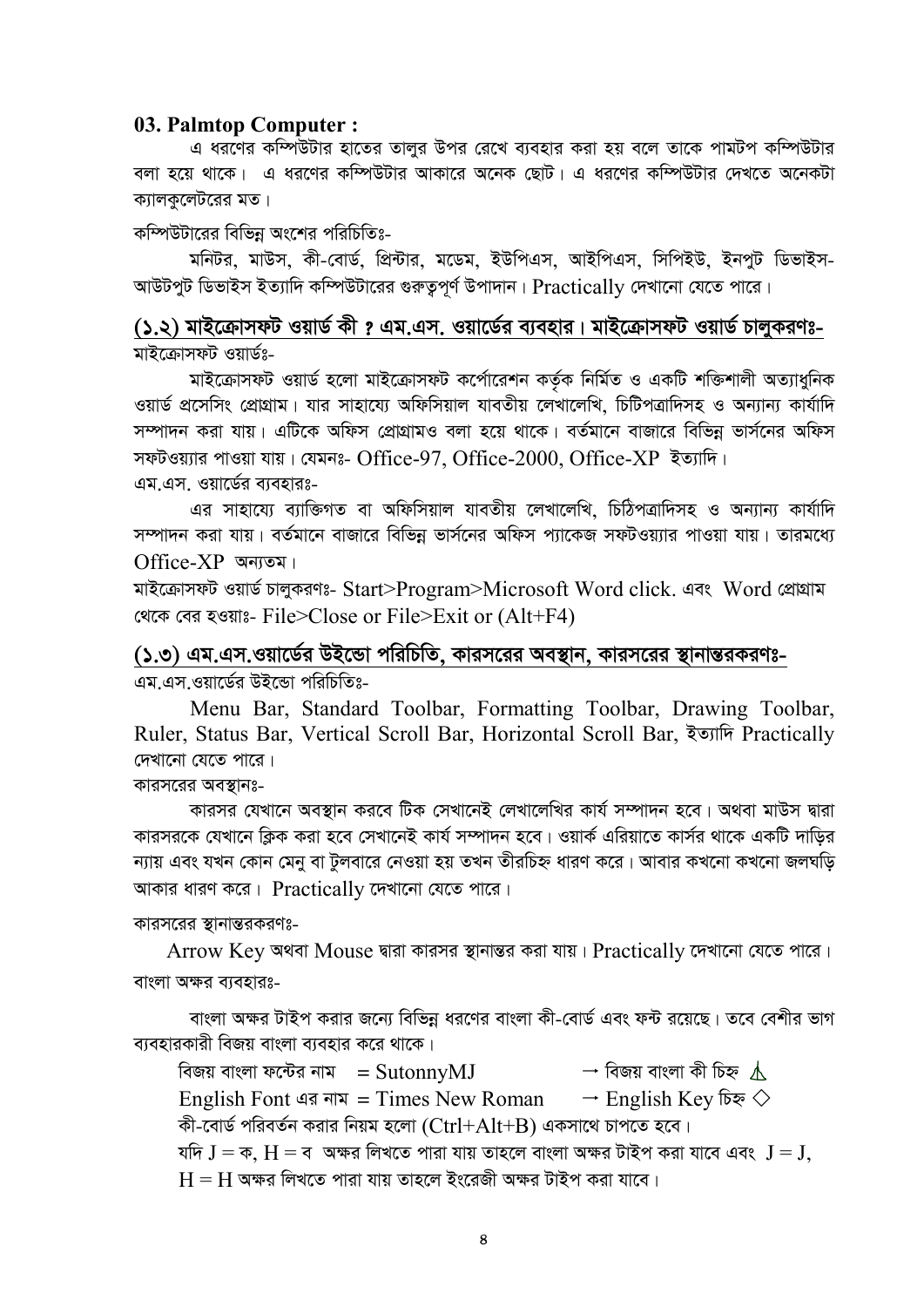#### বিজয় বাংলা অক্ষর সমহঃ-

| $J = \overline{\Phi}$                      | $Y = \sigma$                               | $\vec{v} = T$                | $K = \overline{\mathcal{S}}$       |
|--------------------------------------------|--------------------------------------------|------------------------------|------------------------------------|
| $Shift + J =$ খ                            | $Shift +Y = \overline{\mathbf{z}}$         | $Shift + T = \delta$         | $Shift + K =$                      |
| $Q = \eta$                                 | $U = \mathfrak{S}$                         | $E = \mathfrak{G}$           | $L = \overline{r}$                 |
| $Shift + O = \overline{v}$                 | $Shift + U = \n\Psi$                       | $Shift + E = \overline{v}$   | $Shift + L =$                      |
| $Q = \mathcal{C}$                          | $Shift + I = \circledast$                  | $Shift + B =$                | $B = \overline{N}$                 |
|                                            |                                            |                              |                                    |
| $R = \gamma$                               | $W = 3$                                    | $N = \overline{r}$           | $\ell =$                           |
| $Shift + R = \bar{v}$                      | $V = \overline{g}$                         | $I = \overline{\xi}$         | $Shift + Q = \ell$                 |
| $H = \pi$                                  | $Shift + V = \pi$                          | $P = \nabla$                 | Shift + $\vert$ = $\vert$          |
| $Shift + H = \mathbf{v}$                   | $Shift + M =$                              | $Shift + P = \overline{y}$   | Shift $+7 =$                       |
| $M = \overline{x}$                         | $Shift + N = \overline{a}$                 | $Shift + W = \overline{x}$   |                                    |
|                                            |                                            |                              |                                    |
| $Shift+F = \mathcal{A}$                    | G.Shift +S = $\overline{\mathbf{v}}$       | G.Shift+X = $\delta$         | $S = \alpha$                       |
| $GF = \mathfrak{A}$ া                      | $GA =$ ঋ                                   | $F = \uparrow$               | Shift +S = $\frac{1}{5}$           |
| $GD = \xi$                                 | $GC = \mathfrak{q}$                        | $C = \tau$                   | $Shift + C = \zeta$                |
| $G.Shift + D = \overline{\mathbf{\nabla}}$ | G.Shift+C = ঐ                              | $D = f$                      | $Shift + X = 7$                    |
| $Shift + S = \overline{\sigma}$            | $X = \mathcal{S}$                          | $Shift + D = \hat{ }$        |                                    |
|                                            |                                            |                              | $A =$                              |
|                                            |                                            |                              |                                    |
| $Z = \Box$                                 | $G = Link$                                 | $Shift+IGY = 5$ ঞ্চল (ঞ্চ)   | $BGShift+L = \overline{3}$ and $R$ |
|                                            |                                            |                              | (ন্ধ)                              |
| $Shift+Z=7$                                | JGShift+N=পরীক্ষা (ক্ষ)                    | $Shift+IGU = \text{num}$ (জ) | $NGH = 33(3)$                      |
| $Shift+G = 1$                              | $Sh+N G Sh+B=\bar{g}$ ষ্ণ(ষ্ণ)             | $IA = \overline{a}$ দয় (ছ)  | $JGK = \text{Tr}(\mathcal{F})$     |
| $GG =$                                     | $BGKZ = \sigma \mathfrak{A}(\mathfrak{A})$ | $RLGM = 9\pi (\pi)$          | $TGT = \vec{v}$ গুগম (উ)           |
| Shift + $A =$                              | $IGM = \frac{2}{3}$ ম্রাণুত্র (ক্ষ)        | $NGH = $ স্বাধীন (স্ব)       | $Shift+NGM =$ থীম্ম                |
|                                            |                                            |                              | $(\mathbb{N})$                     |

# (১.৪) একটি ডকুমেন্ট তৈরী করা, ফন্ট ষ্টাইল পরিবর্তন, একটি কমান্ড বাতিলকরণঃ-

একটি ডকুমেন্ট তৈরী করাঃ-

মাইক্রোসফট ওয়ার্ড -এ প্রবেশ করার পর বাংলা অথবা ইংরেজী টাইপ সম্পন্ন করে বা প্রয়োজনীয় কার্যাদি সম্পাদন করে File click  $>$ Save click $>$  File name এর ঘরে যে কোন নাম লিখে যেমনঃ Habib, লিখে আবারও Save click >or/Enter.

ফন্ট ষ্টাইল পরিবর্তনঃ-

মাউস অথবা কী-বোৰ্ড দ্বারা ফন্ট ষ্টাইল পরিবর্তন করা যায় যেমনঃ মাউস দ্বারা Format menu  $>$ Font click  $>$ Font এর ঘরে মাউস দ্বারা Arrow Key দ্বারা পছন্দ মত ফন্ট খুজে/সিলেক্ট করে ok.

একটি কমান্ড বাতিলকরণঃ-

কম্পিউটারে কাজ করতে করতে যদি অপ্রয়োজনীয় কোন কমান্ড এসে যায় তাহলে সাথে সাথে Esc চাপলে কমান্ডটি বাতিল হয়ে যাবে। অথবা মাউস দ্বারা বাতিল করতে হবে।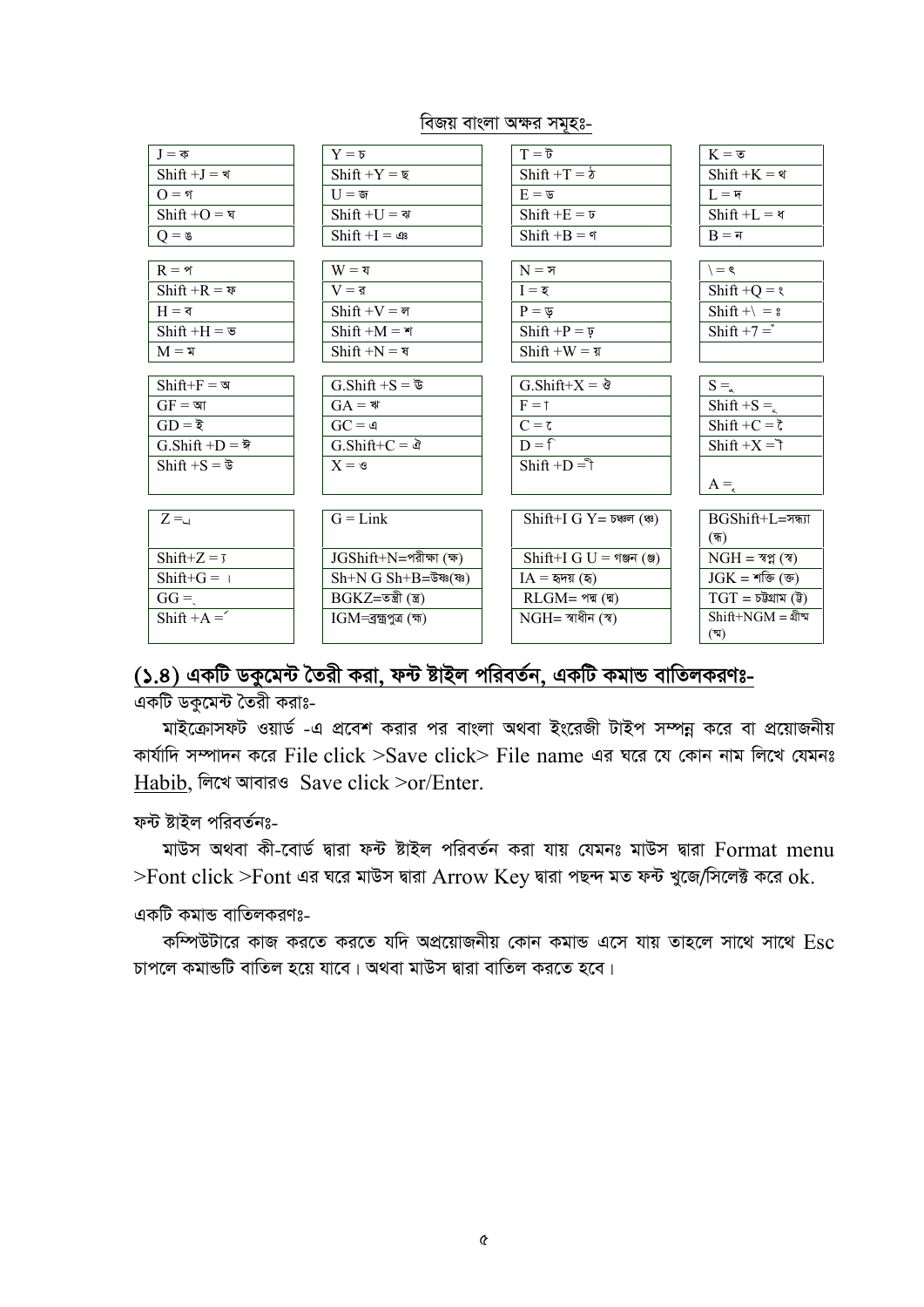# <u>প্ৰয়োজনীয় Shortcut Key Board কমাভ সমূহ ঃ-</u>

|                 | $New (Ctrl+ N)$ $=$ নিউ বা নতুন ডকুমেন্ট এ গমন।                                                                                                                                  |
|-----------------|----------------------------------------------------------------------------------------------------------------------------------------------------------------------------------|
|                 | $Save (Ctrl + S) = \overline{v}$ কুমেন্ট সেভ বা সংরক্ষণ করা।                                                                                                                     |
|                 | $Open (Ctrl + O) = \sqrt{Var}$ খোলা বা ওপেন করা।                                                                                                                                 |
|                 | $Close (Ctrl+W) = %$ ডকুমেন্ট বন্ধ বা ক্লোজ করা।                                                                                                                                 |
|                 | $\rm{Undo}$ $\rm{(Ctrl+Z)}$ $\,$ =  মুছে যাওয়া লেখা বা ডকুমেন্ট তাৎক্ষণিক ফেরৎ আনা।                                                                                             |
| Redo (Ctrl+Y)   | = মুছে যাওয়া লেখা বা ডকুমেন্ট তাৎক্ষণিক ফেরৎ আনার পর আবার পূর্ব অবস্থায়                                                                                                        |
|                 | নিয়ে যাওয়া।                                                                                                                                                                    |
| $Cut (Ctrl+X)$  | =  ডকুমেন্ট এর কোন অংশ কার্ট কমান্ড দ্বারা নির্ধারিত স্থানে বসানো/প্রতিস্থাপন করা।                                                                                               |
|                 | $Copy (Ctrl + C) = \sqrt{6}$ তুমেন্ট এর কোন অংশ হুবহু নকল করা বা কপি করার কমান্ড।                                                                                                |
| Paste (Ctrl+V)  | $\, = \,$ কার্ট বা কপি কমান্ডকে কার্যকর করার জন্য পেষ্ট কমান্ড দিতে হবে।                                                                                                         |
| Bold (Ctrl+B)   | $\epsilon = 0$ লেখার কোন নিদিষ্ট অংশ সিলেক্ট করে ${\rm Bold}$ কমান্ড দিলে ${\rm Bold}$ বা গাঢ় হবে।                                                                              |
| Italic (Ctrl+I) | $\epsilon = \epsilon$ লখার কোন নিদিষ্ট অংশ সিলেক্ট করে Itali $c$ কমান্ড দিলে Itali $c$ হবে।                                                                                      |
|                 | $\bm{\mathrm{U}}$ n $\bm{\mathrm{derline}}$ $(\bm{\mathrm{Ctrl}}+\bm{\mathrm{U}})$ $=$ লেখার কোন নিদিষ্ট অংশ সিলেক্ট করে $\bm{\mathrm{U}}$ n $\bm{\mathrm{derline}}$ কমান্ড দিলে |
|                 | Underline रत।                                                                                                                                                                    |
|                 | $\rm Double$ $\rm Underline$ $(\rm Ctrl+Sh+D)$ = লেখার কোন নিদিষ্ট অংশ সিলেক্ট করে $\rm Double$                                                                                  |
|                 | <u>Underline</u> কমান্ড দিলে <u>Double Underline</u> হবে।                                                                                                                        |
|                 | $\rm{Align\ Left\ (Ctrl+L)}$ = বাম দিক থেকে লেখা শুরু করতে হলে $\rm{Align\ Left}$ কমান্ড দিতে হবে।                                                                               |
|                 | $\rm{Align~Center~(Ctrl+E)}$ = মাঝ থেকে লেখা শুরু করতে হলে $\rm{Align~Center}$ কমান্ড দিতে হবে।                                                                                  |
|                 | $\rm{Align\ Right\ (Ctrl+R)}$ = ডান দিক থেকে লেখা শুরু করতে হলে $\rm{Align\ Right}$ কমান্ড দিতে হবে।                                                                             |
|                 | $\rm{Justify\ (Ctrl + J) = }$ ডকুমেন্টের দুই পার্শ্বে লেখা সমান করতে হলে $\rm{Justify}$ কমান্ড দিতে হবে।                                                                         |
|                 | $\mathrm{Print}\ (\mathrm{Ctrl}\!+\!\mathrm{P}) =$ ডকুমেন্ট ছাপানোর জন্য কীবোর্ড কমান্ড দিয়ে প্রিন্ট করা যায়। এজন্যে কম্পিউটারের                                               |
|                 | সাথে প্রিন্টারটি সঠিকভাবে সংযোগ দেয়া থাকতে হবে।                                                                                                                                 |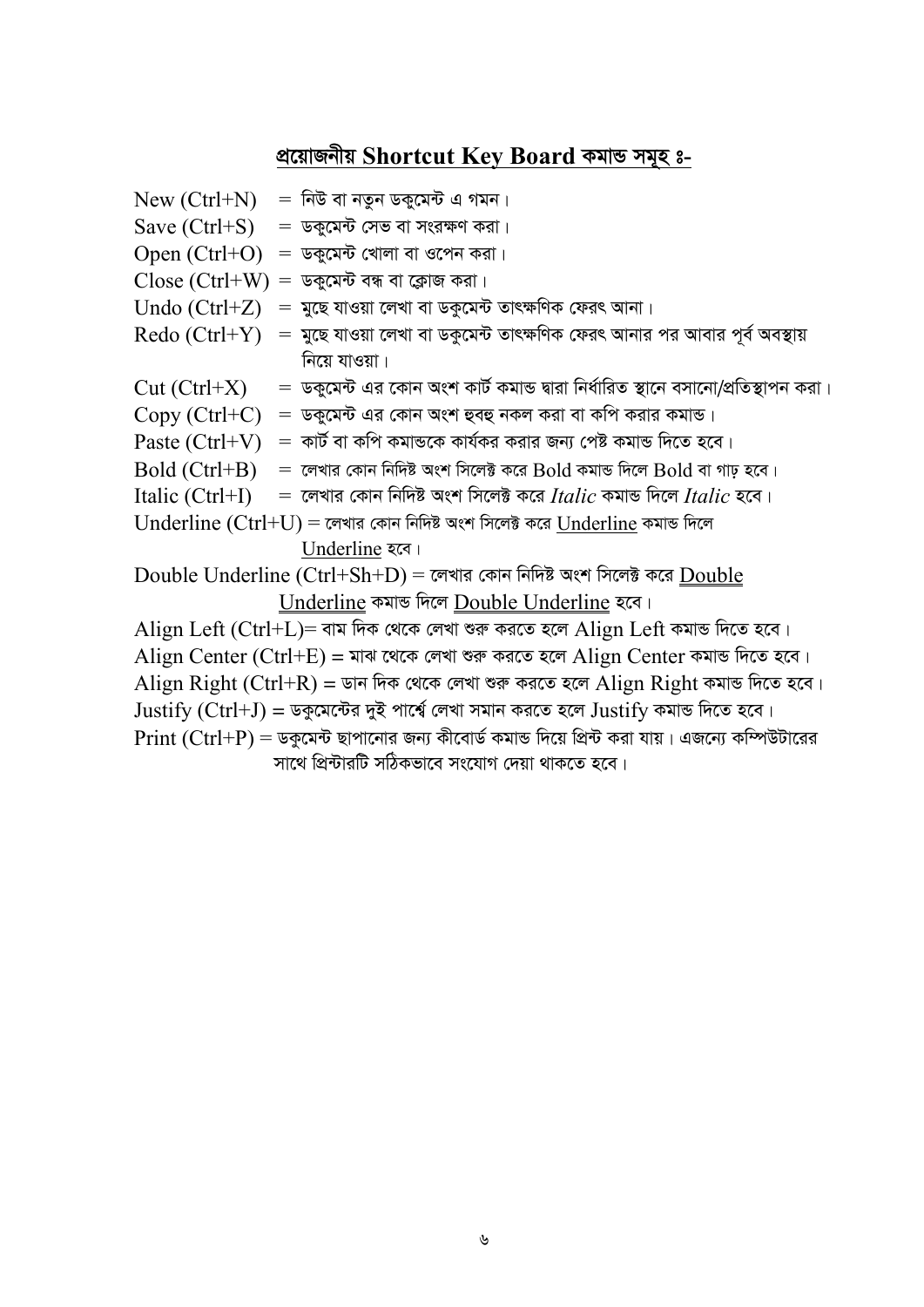## অধ্যায়-২

# এম.এস.ওয়ার্ডে-২০০৭ ও অপারের্টিং সিসটেম।

## (২.১) ফাইল মেনু, এডিট মেনু, ভিউ মেনু, ইনসার্ট মেনু অপশন পরিচিতি/কার্যকারিতাঃ

Mouse দ্বারা অথবা Keyboard Command দ্বারা উক্ত মেনু অপশনগুলির বিভিন্ন প্রয়োজনীয় কাজ করা হয়ে থাকে যা  $Practically$  দেখানো যেতে পারে।

## (২.২) ফরমেট মেনু, টুলস মেনু, টেবিল মেনু পরিচিতি/কার্যকারিতাঃ–

Mouse দ্বারা অথবা Keyboard Command দ্বারা উক্ত মেনু অপশনগুলির বিভিন্ন প্রয়োজনীয় কাজ করা হয়ে থাকে যা Practically দেখানো যেতে পারে।

## (২.৩) ফোল্ডার তৈরী,  $\operatorname{Save}$  As ডায়ালগ বক্স পরিচিতি, ডকমেন্ট সংরক্ষণ এডিটিং।

ফোল্ডার তৈরী ঃ-

Mouse দ্বারা Desktop এর Right Button Click করে New>Folder Click করে বিভিন্ন নামে ফোল্ডার তৈরী করা যায়।  $\rm \, Practically$  দেখানো যেতে পারে।

Save As:

 $Save$  As হচ্ছে একটি ফাইলের পরিবর্তে ভিন্ন নামে ফাইল তৈরী করা: যেমনঃ  $Rakib$  নামের ফাইলটি  $Shafiq$  নামে তৈরী করা। এ জন্য পূর্বের ফাইলটি ওপেন করে তারপর  $File \ Click>Save \ As$ Click>একটি ডায়ালগ বক্স আসবে। উক্ত ডায়ালগ বক্সে পূর্বের নামের ফাইলের পরিবর্তে নতুন যে কোন নাম লিখে ফাইল তৈরী করা যায়। যেমনঃ- Rakib নামের পরিবর্তে Shafia লিখতে হবে। এজন্য-

লিখে Save Click File name: Shafiq

ডকমেন্ট সংরক্ষণঃ-

ডকুমেন্ট সংরক্ষণ বলতে ডকুমেন্ট  $\operatorname{Save}$  করা অর্থাৎ কম্পিউটারের  $\operatorname{Hard}$   $\operatorname{disk}$ -এ ডাটা বা তথ্য সংরক্ষণ থাকে। এজন্য ডকুমেন্টটির কাজ শেষ করার পর- File Click>Save Click> একটি Save  $\overline{\rm As}$  ডায়ালগ বক্স আসবে ডায়ালগ বক্সটিতে যে কোন নাম লিখে ফাইল তৈরী করে ডকুমেন্টটি সেভ বা সংরক্ষণ করা যাবে। যেমনঃ- Hanif

File name:

লিখে Save Click or Enter

এডিটিংঃ- ডকুমেন্ট এর কোন কাজ সংশোধন, সংযোজন, বিয়োজন ইত্যাদি করার জন্য এডিটিং করতে হয়। Practically দেখানো যেতে পারে।

## (২.৪) গুরুতুপূর্ণ ফাইল পাসওয়ার্ড পরিচিতি, পরিবর্তন এবং পাসওয়ার্ড খোলাঃ-

Hanif

Password 3-

গুরুতুপূর্ণ কোন ফাইল বা ডকুমেন্ট গোপনীয় নাম দিয়ে সেভ বা সংরক্ষণ করাই হচ্ছে পাসওয়ার্ড। এ জন্য প্রথমে ডকুমেন্টটি সম্পাদন শেষে যে কোন একটি নাম দিয়ে ফাইল তৈরী করতে হবে যেমনঃ Bkarim নামে ফাইল তৈরী করা হয়েছে।

তারপর Bkarim নামের ফাইলটি ওপেন করে>File click>Save As click>Tools Click> Options click or Security Option click> একটি ডায়ালগ বক্স আসবে> উক্ত ঘরে গোপনীয় নাম দিয়ে লিখুন যেমনঃ- ১২৩৪৫৬ এখানে উল্লেখ্য যে, পাস ওয়ার্ড বড় অথবা ছোট যে অক্ষরের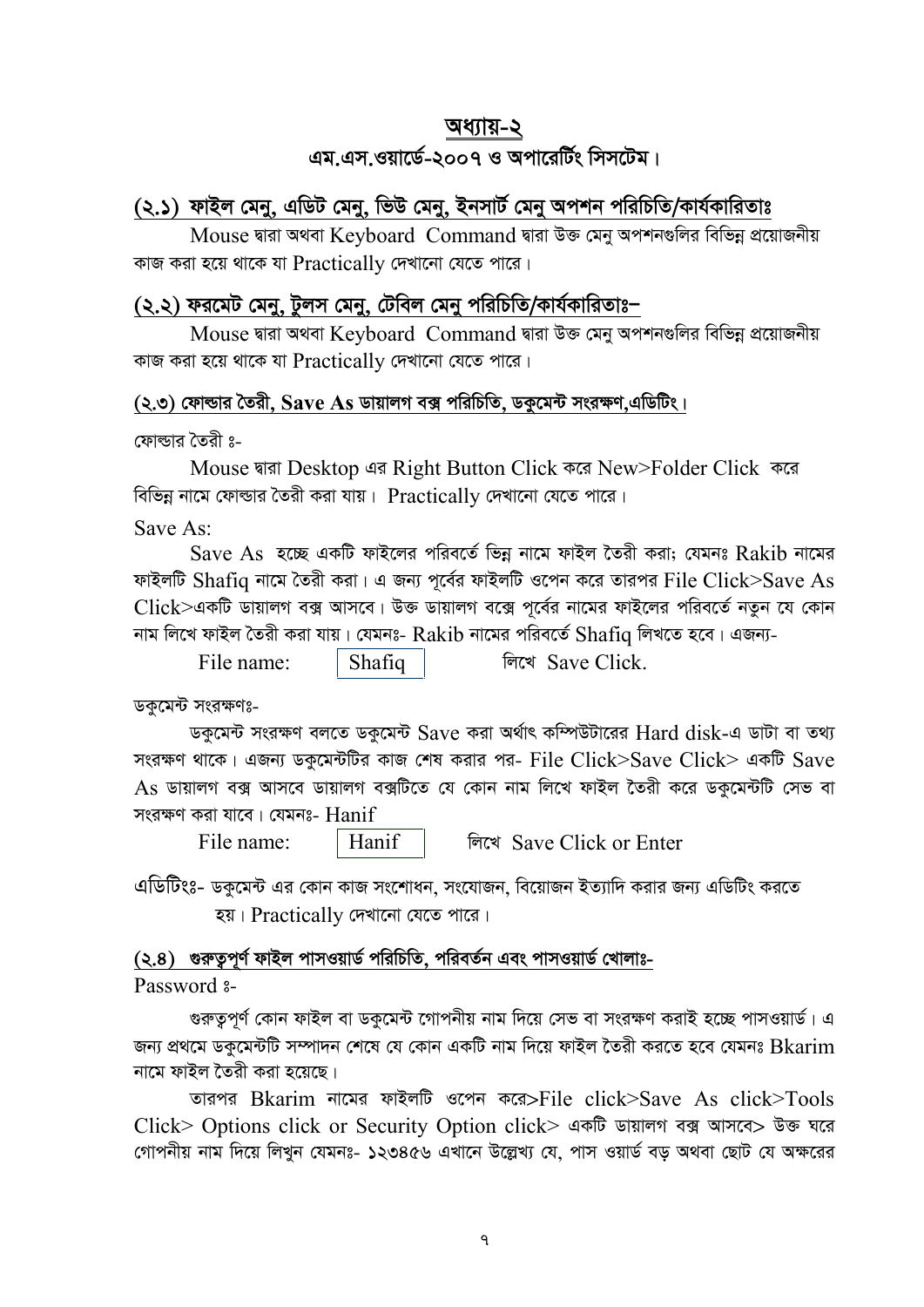লিখুন তা অবশ্যই খাতায় লিখে রাখতে হবে বা স্মরণ রাখতে হবে। অন্যথায় পাসওয়ার্ড খোলা যাবে না। পাসওয়ার্ডে যে অক্ষর লিখবেন তা \* (স্টার) চিহ্নে দেখাবে।

| <b>Password to Open</b>              | ****** |  |
|--------------------------------------|--------|--|
| আবার হুবহু একই পাস ওয়ার্ড নাম লিখুন |        |  |
| <b>Password to Modify</b>            | ****** |  |

তারপর  $\overline{Ok}$  Save clik or Enter

## পাসওয়ার্ড পরিবর্তনঃ-

পাসওয়ার্ড যেভাবে তৈরী করতে হয় ঠিক সে নিয়মেই পাসওয়ার্ড পরিবর্তন করা যায়।

## পাস ওয়ার্ড খোলাঃ-

প্রথমে নরমাল নামের ফাইলটি ওপেন করুন যেমনঃ Bkarim, তারপর> পাসওয়ার্ড নাম্বারটি লিখে এন্টার দিন। যেমনঃ- পাসওয়ার্ড নাম্বার ১২৩৪৫৬। Practically দেখানো যেতে পারে।

## (২.৫) ব্যাকআপ ফাইল তৈরীকরণ, স্বয়ংক্রিয়ভাবে ফাইল সংরক্ষণ করা।

Tools click> Options click> Save click>  $\checkmark$ Always create backup copy এ জন্য ৱাইট চিহ্ন দিতে হবে। Practically দেখানো যেতে পারে।

## (২.৬) সেটআপঃ কাগজের সাইজ, কাষ্টমাইজ, পেপার মার্জিন পরিবর্তন।

Pape size- এ জন্য File click>Page setup click> Paper click> পছন্দ মত পেপার সাইজ সিলেক্ট করুন যেমনঃ Customize, Letter size, Legal size, A4 size. Orientation:- Portrait (লম্বা-লম্বি) or Landscape (আড়া-আড়ি) পেপার হতে পারে। Margins: Top=0.5<sup>//</sup>, Left=1<sup>//</sup>, Right=0.6<sup>//</sup>, Bottom=0.5<sup>//</sup> প্রয়োজন অনুযায়ী। Practically দেখানো যেতে পারে।

## (২.৭) প্রিন্টারঃ প্রিন্ট সিলেকশন, প্রিন্ট ডায়ালগ বক্স পরিচিতি, সম্পূর্ণ ডকুমেন্ট ছাপানো।

Printer ঃ- প্রিন্টারের কাজ হচ্ছে কাগজে ছাপানো। শর্ত হলো কম্পিউটারের সাথে প্রিন্টারটি সঠিকভাবে ইনষ্টল করা থাকতে হবে। বাজারে বিভিন্ন কোম্পানীর প্রিন্টার পাওয়া যায়, Canon, Lexmark, Epson, ইত্যাদি। এজন্য File click>Print click> একটি প্রিন্ট ডায়ালগ বক্স আসবে।  $Practically$  দেখানো যেতে পারে।

|                  | $\bullet$ Selection : নিদিষ্ট অংশ সিলেক্ট করে প্রিন্ট কমান্ড দিলে শুধুমাত্র ঐ অংশটুকু প্রিন্ট হবে। |
|------------------|----------------------------------------------------------------------------------------------------|
| $O$ All          | All কমান্ড দিলে একটি ফাইলে যতগুলি পেজ থাকবে সবগুলি পেজ প্ৰিন্ট হবে।                                |
| O Current Page   | শুধুমাত্র চলমান পেজটি প্রিন্ট হবে।                                                                 |
| $\bigcirc$ Pages | । নিদিষ্ট পেজ প্রিন্ট হবে যেমনঃ- ১,৫,৭,১২,১৫ ইত্যাদি।                                              |

Practically দেখানো যেতে পারে।

## (২.৮) চলমান পেজকে ছাপানো, প্রিন্ট অপশন পরিবর্তন।

| O Current Page     চলমান পেজ প্ৰিন্ট হবে।                            |
|----------------------------------------------------------------------|
| $\mid$ File click>Print click> করে প্রিন্ট অপশনটি পরিবর্তন করা যায়। |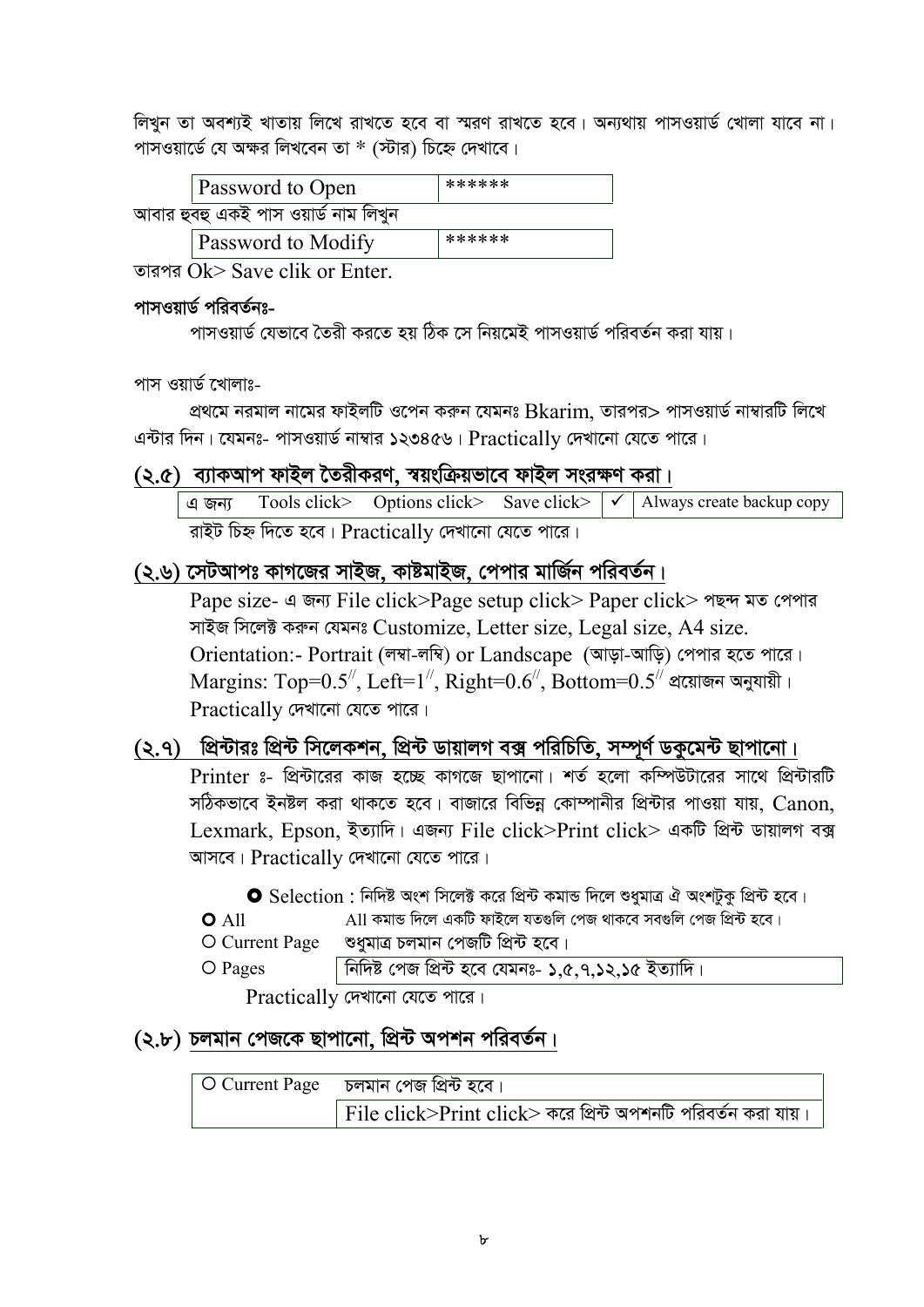## (২.৯) কপি, কার্ট ও পেষ্ট এর ব্যবহার, মাউস ব্যবহার করে টেক্স কপি করণঃ-

 $\text{Conv (Ctrl+C)} =$  ডকুমেন্ট এর কোন অংশ হুবহু নকল করা বা কপি করার জন্য প্রথমে নিদিষ্ট লেখা বা নিদিষ্ট অংশটক সিলেক্ট করে তারপর কপি কমান্ড দিয়ে পেষ্ট কমান্ড ( $\rm{Ctrl+V}$ ) দিলে কপি হবে।

 $Cut$  (Ctrl+X)= ডকুমেন্ট এর কোন নিদিষ্ট লেখা বা নিদিষ্ট অংশটুকু সিলেক্ট করে তারপর কার্ট কমান্ড দিয়ে পেষ্ট করলে যেকোন স্থানে প্রতিস্থাপন হবে।

 $Paste (Ctrl+V) = \Phi\vec{b}$  বা কপি কমান্ডকে কার্যকর করার জন্য পেষ্ট কমান্ড দিতে হবে।

 $M$ ouse দ্বারা কোন লেখাকে সিলেক্ট করে কপি কমান্ড দিয়ে পেষ্ট কমান্ড দিলে টেক্স কপি হবে।

### (২.১০) টুলবারের পরিচিতি/ড্রইং টুলবার পরিচিতি, টুলবার প্রদর্শন করা কিংবা লুকানো, টুলবার কাষ্টমাইজ,

টুলবার মুভ করা, টুলবার রিভাইজ করা, টুলবারে একটি টুল যুক্ত বা মুক্ত করা।

টুলবারের পরিচিতিঃ-

GRb¨ View click>Toolbars click>Standard click, Formatting click, Drawing click করে ইত্যাদি টুলবারস প্রদর্শন করা যাবে আবার পুনরায় Click করে টুলবারস লুকানো বা মুভ করা রিভাইজ ইত্যাদি করা যায়।  $\Pr\{P:\|P\|\leq r\}$  দেখানো যেতে পারে।

টুলবার কাষ্টমাইজঃ- এর সাহায্যে টুলবারে টুল যুক্ত বা মুক্ত করা যায়।

এজন্য-Tools click>Customize click>Commands click করে মাউস দ্বারা টেনে প্রয়োজনীয় সটকার্ট টুলস আইকন বা ফন্ট সংযোজন বা বিয়োজন করা যায়।  $\rm{Practically}$  দেখানো যেতে পারে।

(২.১১) টুলবারের পরিচিতি/ড্রইং টুলবার পরিচিতি, টুলবার প্রদর্শন করা কিংবা লুকানো, কাষ্টমাইজ, মুভ

করা। অনুঃ (২.১০) এর টুলবার কাষ্টমাইজ এর নিয়ম অনুসরণ করণ এবং Practically দেখানো যেতে পারে।

## (২.১২) কী-বোর্ড ব্যবহার করে টেক্স কপিকরণ, টেক্স স্থানান্তর, ফাইন্ড এর মাধ্যমে শব্দ খোঁজা, ফরম্যাট টেক্স খুঁজে বের করা।

কী-বোর্ড ব্যবহার করে টেক্স কপিকরণঃ-

টেক্স কপি করার জন্য প্রথমে নিদিষ্ট লেখা বা নিদিষ্ট অংশটুকু সিলেক্ট করে তারপর (Ctrl+C) কমান্ড দিয়ে  $(Ctrl+V)$  কমান্ড দিতে হবে।

টেক্স স্থানান্তরঃ-

টেক্স স্থানান্তর করার জন্য প্রথমে নিদিষ্ট লেখা বা নিদিষ্ট অংশটুকু সিলেক্ট করে তারপর (Ctrl+X) কমান্ড দিয়ে (Ctrl+V) চাপলে টেক্স স্থানান্তর হবে।

ফাইভ এর মাধ্যমে শব্দ খোঁজাঃ-

কোন ইংরেজী রচনা বা বড় ধরণের কোন ডকুমেন্ট তৈরী করার পর যদি উক্ত রচনা বা প্যারা থেকে কোন শব্দ একটি কমান্ডের সাহায্যে পরিবর্তন করা বা সংযোজন করার প্রয়োজন হয় তাহলে ফাইন্ড কমান্ডের সাহায্যে কাজ করতে হবে। এজন্য Edit click>Find click করলে একটি ডায়ালগ বক্স আসবে উক্ত what what as vice Replace with as vice Cow for  $R$ eplace All click করুন। উদাহরণস্বরূপঃ-  $D$ og এর পরিবর্তে  $C$ ow প্রতিস্থাপন হবে।

 $\overline{c}$ যমন $\overline{c}$ -

| Find what    | $\mid$ যে শব্দটি শনাক্ত করতে চান তা লিখুন যেমনঃ $\operatorname{Dog}$ |
|--------------|----------------------------------------------------------------------|
| Replace with | শনাক্তকৃত শব্দটির পরিবর্তে যা সংযোজন করতে চান যেমনঃ ${\rm Cov}$      |

Practically দেখানো যেতে পারে।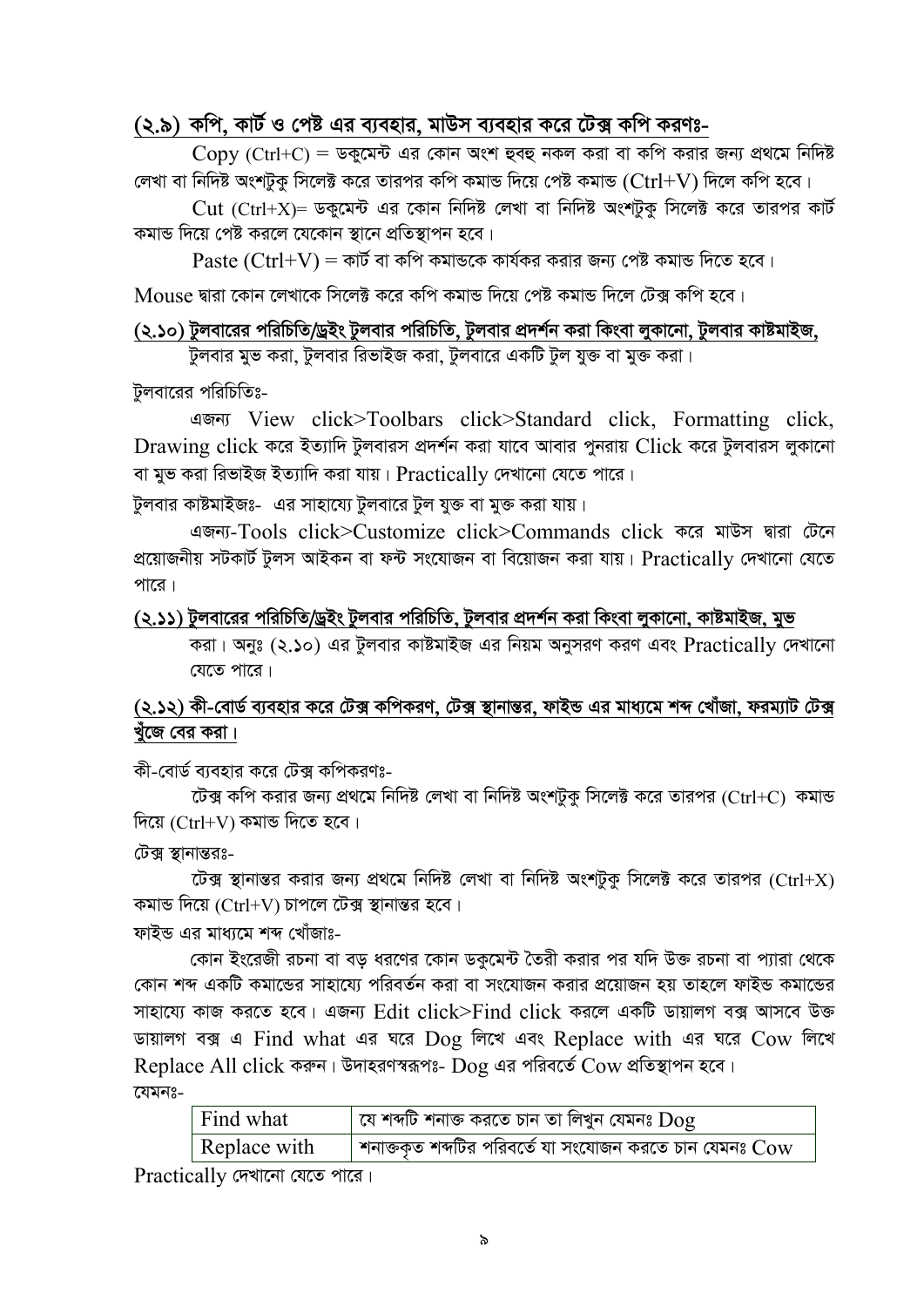ফরম্যাট টেক্স খঁজে বের করাঃ-

Find  $\&$  Replace কমান্ডের সাহায্যে যে কোন টেক্স বা শব্দ খুঁজে বের করা যায়। এ জন্য উপরের নিয়মে কাজ করতে হবে।

(২.১৩) প্রিন্টারের কাগজ এবং পেজ লে-আউট সেটআপ করা।

 $(2.9$  অনুসরণ করুন)

পেজ লে-আউট সেটআপঃ-

GRb¨ File click> Page setup click> Layout click>

Page

Vertical Alignment

| <b>Bottom</b>       |  |  |
|---------------------|--|--|
| Top                 |  |  |
| Center              |  |  |
| $T \rightarrow C$ 1 |  |  |

**Justified** 

 $B$ ottom এ ক্লিক করে  $\alpha$ k করলে পেজটির নীচ থেকে কার্সার অবস্থান করবে এবং কাজ করার সময় পেজ উপরের দিকে ওঠতে থাকবে। আর  $Top$  সিলেক্ট করে  $ok$  করলে কার্সার উপরে অবস্থান করবে। Practically দেখানো যেতে পারে।

 $(2.58)$  টুলবার রিভাইজ করা, টুলবারে একটি টুল যুক্ত বা মুক্ত করা।

 $(\bar{a},\bar{b})$  এর নিয়ম অনুসরণ করুন)

## (২.১৫) উইন্ডোজ-২০০৭ পরিচিতি এবং হেল্প মেনুর কার্যকারিতা।

বর্তমানে বাজারে বিভিন্ন ভার্সনের উইন্ডোজ অপারেটিং সিস্টেম পাওয়া যেমনঃ উইন্ডোজ-২০০৭, উইভোজ-২০১০,উইভোজ-Servar, উইভোজ-XP, উইভোজ-Vista ইত্যাদি। উইভোজ এর কার্যকারিতা সম্পৰ্কে আলোচনা করা যেতে পারে।

হেল্প মেনঃ- হেল্প মেনুর কার্যকারিতা সম্পর্কে আলোচনা করা যেতে পারে।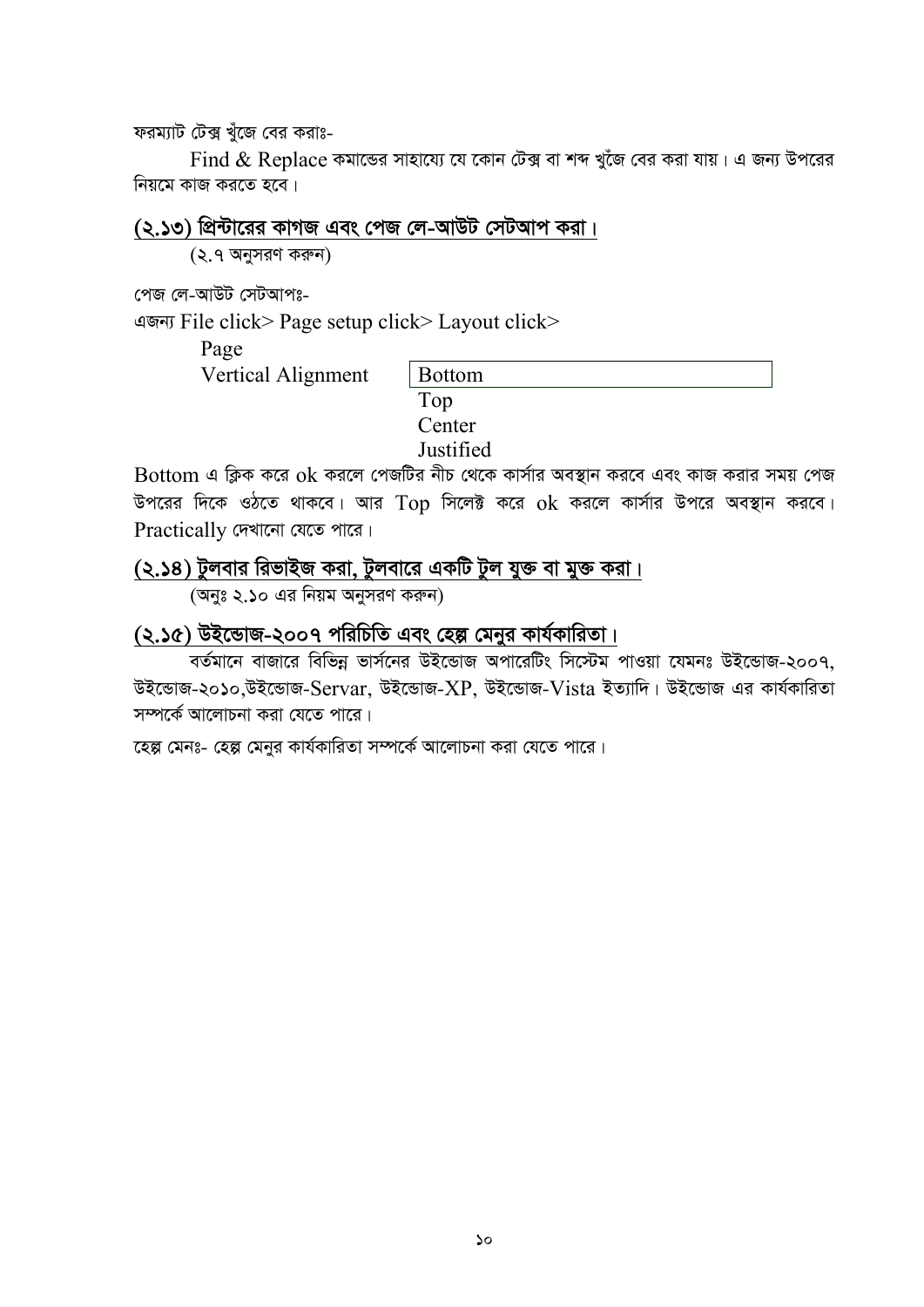## <u>অধ্যায়- ৩</u>

## $\epsilon$ স্পলিং এন্ড গ্রামার শুদ্ধিকরণ ঃ-

 $(0.5)$  Spelling  $&$  Grammar ডায়ালগ বক্সের পরিচিতি, বানান যাচাইঃ-

Bs‡iRx evbvb ï× Kivi Rb¨ †¯úwjs GÛ MÖvgvi Gi mvnv‡h¨ KvR Ki‡Z nq| GRb¨ cÖ\_‡g ইংরেজী ডকুমেন্টটি ওপেন করুন তারপর>  $F7$  চাপুন। অথবা  $Tools$   $click$   $Spelling$  and Grammar click একটি ডায়ালগ বক্স আসবে, ডায়ালগ বক্সটির Not in Dictionary:এর ঘরে ভুল বানানটি দেখা যাবে, এবং Suggestions এর ঘরে শুদ্ধ বানানটি সিলেক্ট করে Change এ ক্লিক করতে হবে।  $Practically$  দেখানো যেতে পারে।

 $\dot{f}$ (৩.২) ল্যাংগুয়েজ পরিবর্তন করা, পেজ ক্যারেকটার ইত্যাদি গণনা করা, টেবিল তৈরী করা। ল্যাংগুয়েজ পরিবর্তন করাঃ-

Tools click>Language click> Set Language click> English click> ok. পেজ ক্যারেকটার গণনাঃ-

Tools click> Word Count click করলেই কয়টি ক্যারেকটার বা কয়টি শব্দ বা কয়টি পেজ বা কয়টি লাইন তা দেখাবে।

টেবিল তৈরীঃ-

Table click>Insert>Table click করলে কয়টি কলাম ও কয়টি রো দরকার তা লিখে  $\alpha$ k. যেমনঃ- ৩টি কলাম এবং ১০টি রো।

| $\sqrt{2}$   |  |
|--------------|--|
| $\circ$<br>Ω |  |
| r            |  |
| الما         |  |
| ⌒            |  |
| ᢈ            |  |
| ൜            |  |
| ۵o           |  |

টেবিল বা ছকঃ-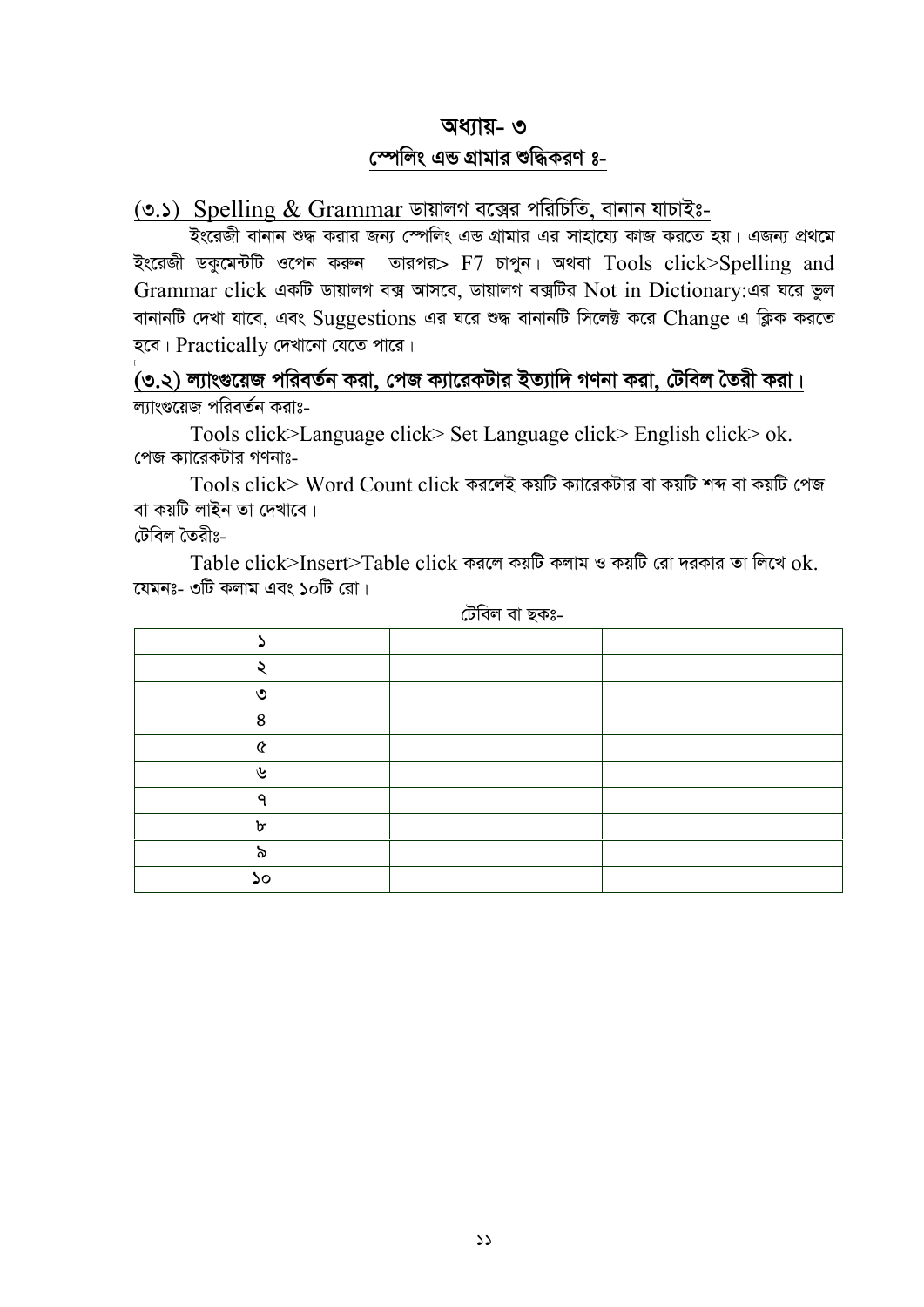#### <u>অধ্যায়-৪</u>

## **এক্সেলের ধারণা এবং অনুশীলন।**

## **(8.)** What is Microsoft Excel (মাইক্রোসফট একসেল কি?)ঃ-

Microsoft excel হলো আমেরিকার মাইক্রোসফট কর্পোরেশন কর্তৃক নির্মিত একটি গাণিতিক হিসাব-নিকাসের প্রোগ্রাম বা সফটওয়্যার। এটিকে Spread Sheet Analysis শ্রোগ্রামও বলা হয়ে থাকে। এর সাহায্যে গাণিতিক জটিল সমস্যার অতিদ্রুত ও নির্ভুল সমাধান পাওয়া যায়। এটি অফিস প্রোগ্রামেরই একটি অংশ। এটি বিভিন্ন ভার্সনে হয়ে থাকে যেমনঃ-  $\rm Excel$ -৯৭,  $\rm Excel$ -২০০০,  $\rm Excel$ - $XP$  ইত্যাদি।

## <u>(৪.২) কার্যক্ষেত্রে এম.এস. এক্সেলের অনুশীলনঃ-</u>

মাইক্রোসফট একসেল প্রোগ্রামটি সম্পর্কে জানা ও একসেল প্রোগ্রামটি  $\rm{Practically}$  ব্যবহার করা যেতে পারে।

#### (৪.৩) এম.এস.এক্সেলের উইন্ডো পরিচিতিঃ-

Menu Bar, Standard Bar, Formatting Bar, Drawing Bar, Vertical Scroll Bar, Horizontal Scroll Bar, Status Bar ইত্যাদি Practically দেখানো যেতে পারে।

### $(8.8)$  Work book কি?

একসেলের স্প্রেডশীটে বিভিন্ন ডেটা সন্নিবেশিত করে পরিগণনা করা যায়। কাজ করার পর তা ভবিষ্যতে ব্যবহারের জন্য ডিস্কে সংরক্ষণ করা যায়। সংরক্ষিত স্প্রেডশীটকে ফাইল বা ওয়ার্কবক বলা হয়। একটি ওয়ার্কবুক অনেকগুলি ওয়ার্কশীট এর সমন্বয়ে গঠিত। এটিতে সর্বোচ্চ ২২৫টি ওয়ার্কশীট নেয়া যায়।

Work Sheet कि?

সুবিশাল স্প্রেডশীট এর যে অংশে কাজ করা হয় তাকে ওয়ার্কশীট বলা হয়। ইহা কিছু রো,কলাম, ও সেল এর সমন্বয়ে গঠিত। এতে ২৫৬টি কলাম ও ৬৫৫৩৬ বা তার অধিক সারি এবং ১৬.৭৭.২১৬টি সেল নিয়ে গঠিত।

#### Spread sheet ?

ক্সেত্তশীট এর বাংলা শব্দের অর্থ হলো ছড়ানো পাতা বা কাগজে ভাঁজ খোলানো। যার মধ্যে হিসাব নিকাশ এবং অন্যান্য কাজের জন্য গ্রাফ পেপারের ছোট ছোট আয়তাকার ঘরের ন্যায় অনেক ঘর সম্বলিত শীটকে স্প্রেডশীট বলে। সুবিশাল স্প্রেডশীটে বিভিন্ন তথ্য সংরক্ষণ করা যায়।

## **(8.৫) এক্সেলে মাউস এর অনুশীলনঃ-**

Mouse এর Left  $\&$  Right বাটন এর কাজ সম্পর্কে জানা ও Practically দেখানো যেতে পারে।

## **(8.৬) সেল, কলাম, রো, ওয়ার্কশীট সিলেক্টকরণঃ-**

Mouse এবং Shift ব্যবহার করে Cell, Column, Row, Worksheet সিলেক্ট করতে হয়।  $Practically$  দেখানো যেতে পারে।

#### **(8.9) বাংলা অক্ষর ব্যবহারঃ-**

এক্সেলের যে অংশে বাংলা কাজ করতে চান প্রথমে সেই অংশটুকু/ওয়ার্কএরিয়া সিলেক্ট করতে হবে তারপর $>$ বিজয় বাংলা কীবোর্ড সিলেক্ট করতে হবে এবং বাংলা ফন্ট  $\operatorname{Sutonnv}$ MJ সিলেক্ট করতে হবে। যদি J $=$ ক, H $=$ ব অক্ষর লেখা যায় তাহলে বাংলা কাজ করা যাবে।

 $\beta$ প্লিয়োজনে কীবোর্ড পরিবর্তন করার পদ্ধতি ব্যবহার করতে হবে। কীবোর্ড পরিবর্তন করার পদ্ধতি হলো  $(Ctrl+Alt+B)$  একসাথে চাপতে হবে।]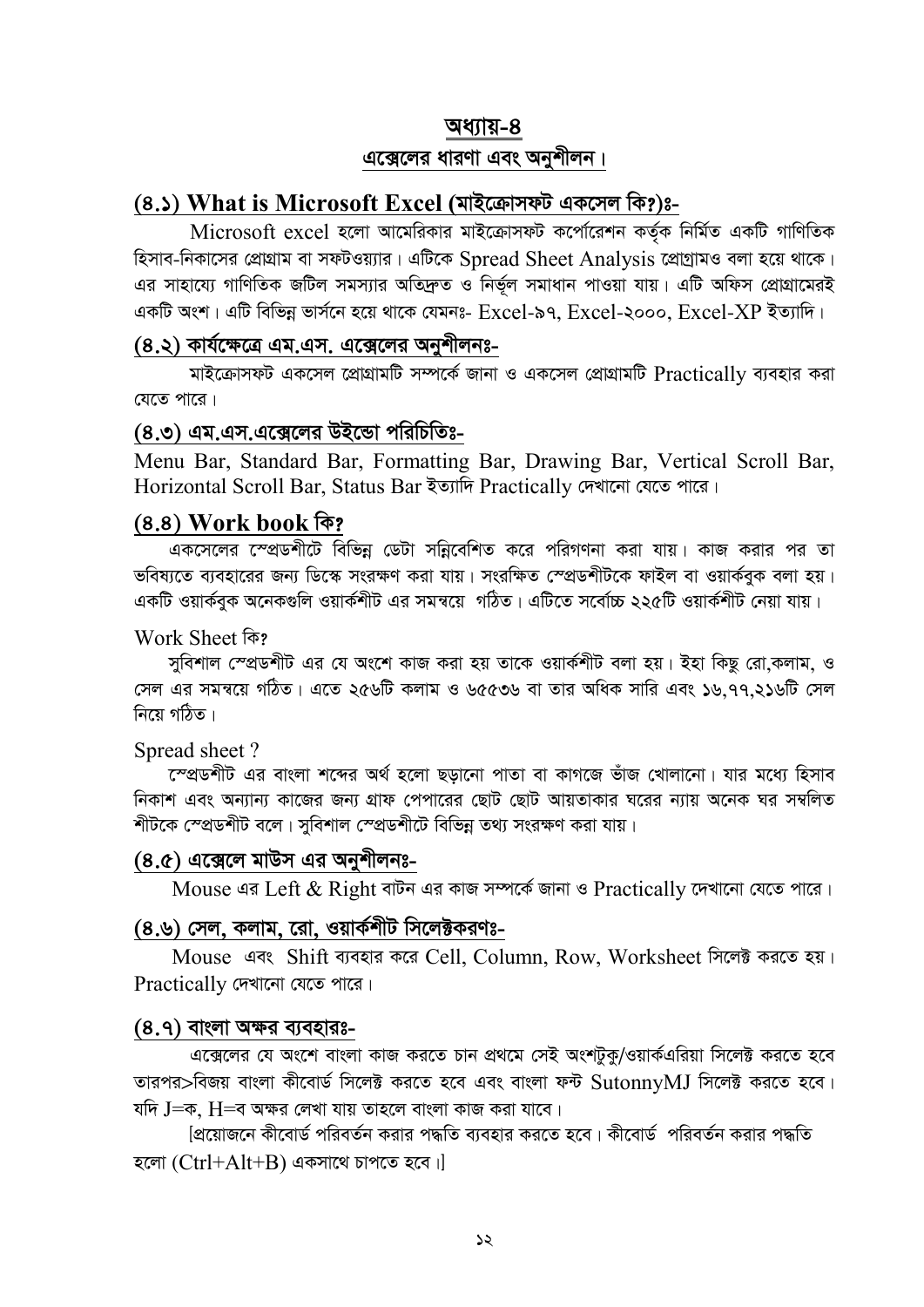$Microsoft$   $Excel$  সাহায়ো কি কি কাজ সম্পাদন করা যায়?

- $\Omega$  দৈনন্দিন হিসাব নিকাশ সম্পাদন, সংরক্ষণ ও বিশ্লেষণ।
- ২. বাৰ্ষিক বাজেট প্ৰণয়ন এবং ব্যাংকিং হিসাব নিকাশ সম্পাদন।
- ৩ ব্যবসায়িক হিসাব লেনদেন তৈরী।
- $8.$  বিভিন্ন ধরনের চার্ট বা গ্রাফ তৈরি।
- ৫. Salary হিসাব, Electricity Bill তৈরী।
- ৬. স্কুল কলেজ ও বিশ্ববিদ্যালয়ের পরীক্ষার ফলাফল/ $\operatorname{Result}$  Sheet তৈরী ইত্যাদি।

এম.এস.একসেল এ প্রবেশঃ-

মাউস অথবা কীবোর্ড দ্বারা একসেল প্রোগ্রাম এ প্রবেশ করা যায়ঃ-

Start>Program>Microsoft Excel click/Enter.

## **(8.৮) এম.এস.একসেল থেকে বের হওয়া যায়?**

File>Close>File>Exit. OR,  $(Alt+F) \geq X$ .

## (৪.৯) কিভাবে নতুন ওয়ার্কবুক তৈরী করা যায়? কিভাবে ইনভয়েস ওয়ার্কবুক তৈরী করা যায়?

 $File$  >New এ ক্লিক> পর্দায় একটি New ডায়ালগ বক্স দেখা যাবে তারপর> Blank workbook select করে মাউস দ্বারা ক্লিক বা ok. অথবা কীবোর্ড কমান্ড (Ctrl+N) চাপতে হবে। ইনভয়েস ওয়ার্কবুক প্রায় একই নিয়মে।  $\rm{Practically}$  দেখানো যেতে পারে।

## **(4.10) ‡eZb weeiYx wnmve ev Salary Sheet ‰Zix t**

নমুনা ছকঃ

|                | A         | В           |       |                   |                      |                     |
|----------------|-----------|-------------|-------|-------------------|----------------------|---------------------|
|                | Name      | Designation | Basic | House Rent<br>45% | Medical<br>Allowance | <b>Total Salary</b> |
| っ              | XY        | Officer     | 12000 | 5400              | 700                  | 18100               |
| 3              | XL        | Assistant   | 5400  |                   | 700                  |                     |
| $\overline{4}$ | <b>SS</b> | <b>MLSS</b> | 4100  |                   | 700                  |                     |
| 5              |           |             |       |                   |                      |                     |
| 6              |           |             |       |                   |                      |                     |

সূত্ৰঃ-

House Rent  $D2$ এর ঘরে কার্সার রেখে =  $C2*45%$  লিখে Enter Total Salary  $F2$ এর ঘরে কার্সার রেখে = ( $C2+D2+E2$ ) Enter তারপর ড্রাগ সিষ্টেমে মাউস দ্বারা নীচ দিকে টেনে অন্যান্য মোট  $\operatorname{Salarv}$  বের করতে হবে।

## **(4.11) Result Sheet ˆZix Kivt-**

শৰ্তঃ-

 $80\text{-}100$  নম্বর পেলে 5 পয়েন্ট এবং  $\text{A}^{+},$   $70\text{-}79$  নম্বর পেলে  $4$  পয়েন্ট এবং  $\text{A},$   $60\text{-}69$  নম্বর পেলে  $3.5$ পয়েন্ট এবং A-, 50-59 নম্বর পেলে 3 পয়েন্ট এবং B, 40-49 নম্বর পেলে 2 পয়েন্ট এবং C, 33-39 নম্বর পেলে  $1$  পয়েন্ট এবং  $D$ ,  $0$ - $32$  নম্বর পেলে  $0$  পয়েন্ট এবং  $F$ .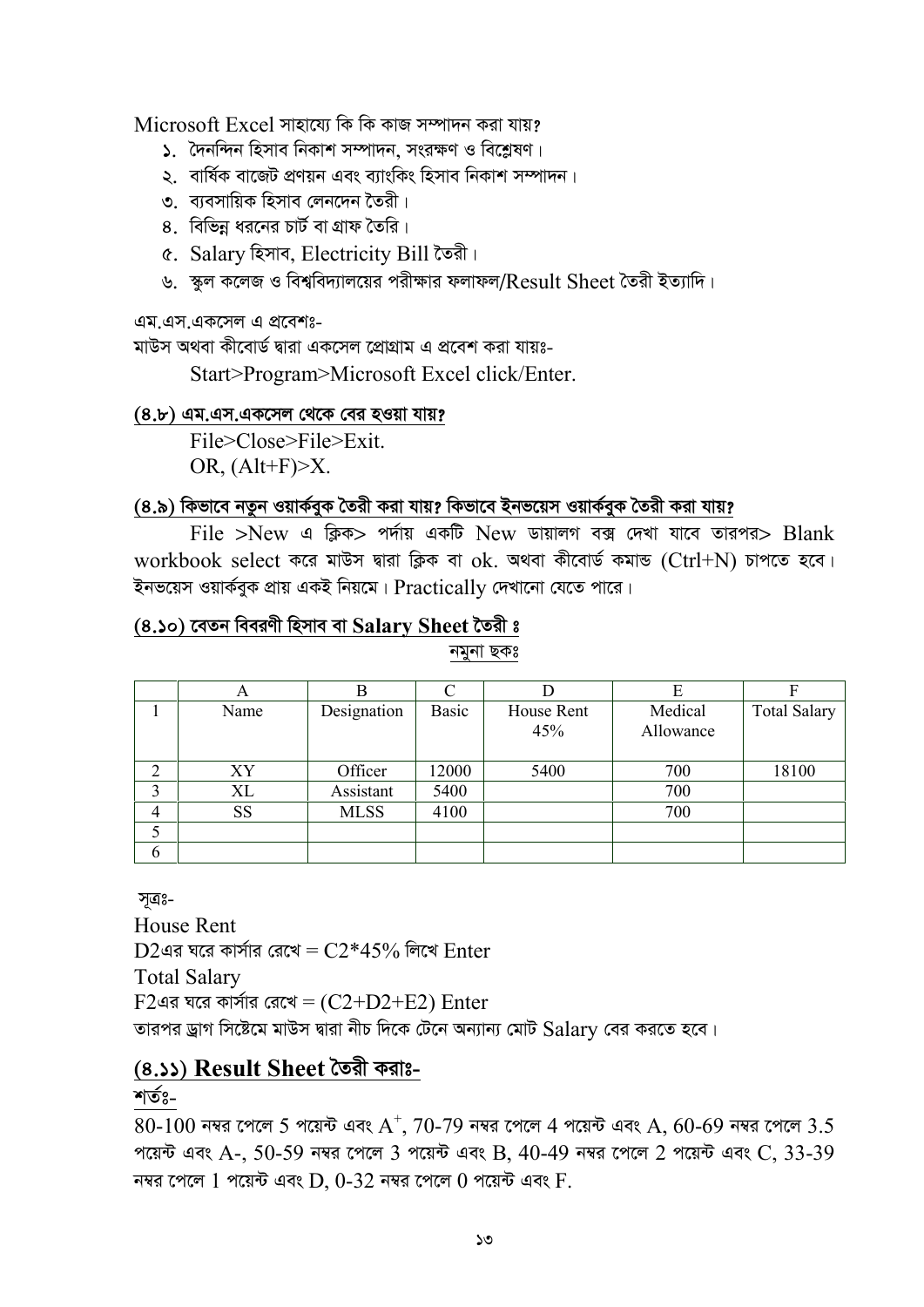# উপরের শর্তের উপর ভিত্তি করে গ্রেড ভিত্তিক রেজাল্ট শীট তৈরী করার নিয়মঃ-

নমুনা ছক

|   |       | В         |           |         |                   |
|---|-------|-----------|-----------|---------|-------------------|
|   | Ban-I | Ban-II    | Sub-Total | GP      | GG                |
| ◠ | 85    | 80        |           | $=$ if  | $=$ if            |
|   |       |           |           |         |                   |
|   | F     | G         | Н         |         |                   |
|   | Eng-I | Eng-II    | Sub-Total | GP      | GG                |
| ◠ | 75    | 80        | =         | $=$ if( | $=$ if            |
|   |       |           |           |         |                   |
|   | K     |           | M         | N       |                   |
|   | Math  | Sub-Total | GР        | GG      | <b>Total Mark</b> |
|   | 95    |           | $=$ 11    | =ıi     |                   |

| Total GP- | GPA | General Result                   | Final Result            |
|-----------|-----|----------------------------------|-------------------------|
|           |     | $=$ If(Q2>=5,"A+", if(Q2>=4,"A", | $=$ If(OR(E2="F",       |
|           |     | If(Q2>=3.5,"A-",If(Q2>=3,"B",    | $J2 = "F", N2 = "F",),$ |
|           |     | If(Q2>=2,"C", If(Q2>=1,"d",      | $"F", R2$ )Enter        |
|           |     | $If (Q2<1,"f''))))$ )) Enter.    |                         |

সূত্রঃ-

Sub Total =  $C2$  এর ঘরে কার্সার রেখে =(a2+b2) Enter.

 $GP$  (Grade Point) বের করার জন্য  $D2$  এর ঘরে কার্সার রেখে if কমান্ড ব্যবহার করে Sub Total ঘরের নম্বরের উপর ভিত্তি করে সূত্র প্রয়োগ করতে হবে। যেমনঃ-

 $=$ if(C2>=160, "5", if(C2>=140, "4", if(C2>=120, "3.5", if(C2>=100, "3", if(C2>=80, "2", if(C2>=66, "1", if(C2<66, "0"))))))) Enter. অনুরূপভাবে-

 $GG$  (General Grade) বের করার জন্য  $E2$  এর ঘরে কার্সার রেখে if কমান্ড ব্যবহার করে Sub  $\operatorname{Total}$  ঘরের নম্বরের উপর ভিত্তি করে সত্র প্রয়োগ করতে হবে।

 $=$ if(C2>=160, "A+", if(C2>=140, "A", if(C2>=120, "A-", if(C2>=100, "B", if(C2>=80, "C", if(C2>=66, "D", if(C2<66, "F"))))))) Enter.

[দ্রষ্টব্যঃ- দুই সাবজেক্টের ক্ষেত্রে 5 Point  $\&$  A+ এর জন্য ৮০ $\times$ ২=১৬০ ধরতে হবে এবং এক সাবজেক্টের ক্ষেত্রে ৮০ ধরতে হবে।।

Total Mark বের করতে হলে  $O2$  এর ঘরে কার্সার রেখে Sub Total গুলোর যোগ করতে হবে।  $=(C2+H2+L2)$  Enter.

 $\overline{1}$ otal GP বের করতে হলে P2 এর ঘরে কার্সার রেখে GP গুলোর যোগ করতে হবে।

 $=(D2+I2+M2)$  Enter.

 $GPA$  বের করতে হলে  $O2$  এর ঘরে কার্সার রেখে  $Total GP$  গুলোর যোগফলকে যে কয়টি বিষয় তা দিয়ে ভাগ করতে হবে।

 $=(P2)/5$  Enter.

General Result বের করতে হলে R2 এর ঘরে কার্সার রেখে GPA এর ঘর ধরে 5 পয়েন্ট পেলে A+. লিখে  $))))$ )) দিয়ে এন্টার।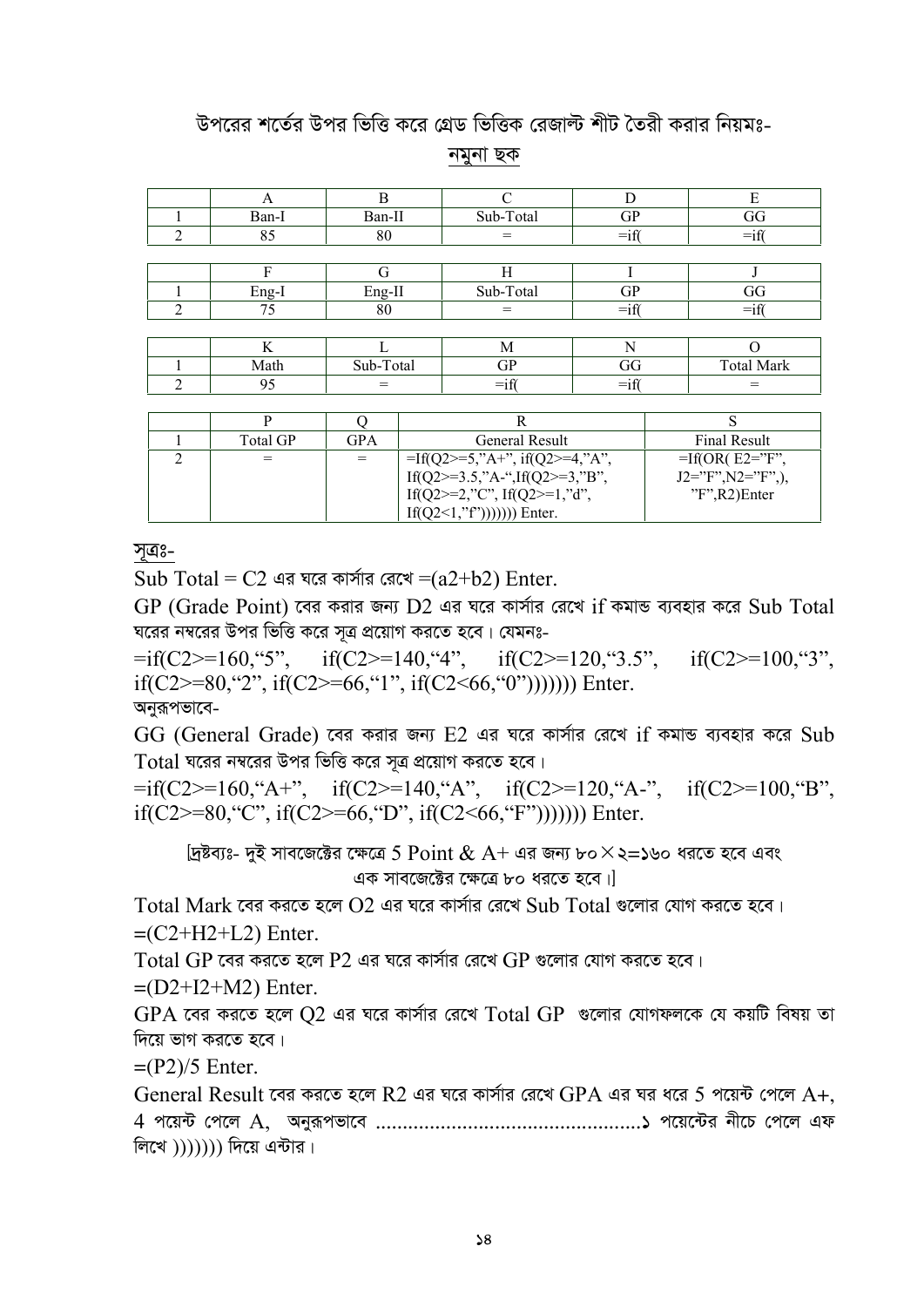$Final$  Result বের করতে হলে  $S2$  এর ঘরে কার্সার রেখে  $GG$  ঘরগুলি =  $F$  ধরে কাজ করতে হবে।  $Practically$  দেখানো যেতে পারে।

 $**$  Conditional Formatting:- (শর্তারোপ করে ফরমাটিং করতে হবে)

যারা ০-৩২ নম্বরের মধ্যে পেয়েছে তাদেরকে লাল রংঙে চিহ্নিত করা ।

যারা ৬০-৬৯ নম্বরের মধ্যে পেয়েছে তাদেরকে নীল রংঙে চিহ্নিত করা ।

যারা ৮০-১০০ নম্বরের মধ্যে পেয়েছে তাদেরকে সবুজ রংঙে চিহ্নিত করা। তারপর  $\overline{\mathrm{Aut}}\mathrm{O}\ \mathrm{Format}$  দ্বারা কাজ করতে হবে।  $Practically$  দেখানো যেতে পারে।

 $**$  কিভাবে নতুন ফাইল সেভ বা সংরক্ষণ করা যায়?

 $File>$ Save এ ক্লিক করলে পর্দায় একটি Save As ডায়ালগ বক্স দেখা যাবে তারপর ডায়ালগ বক্সের  $File$   $Name$  এর ঘরে যে কোন নাম লিখে যেমনঃ- a $bc$  লিখে  $ok/Enter$ 

 $**$  কিভাবে Page Setup করা যায়?

Paper Size = File>Page Setup>Paper Sizeএ ক্লিক করতে হবে তারপর পছন্দমত  $Letter/Legal/A4$  পেপার নির্বাচন করে দিতে হবে।

 $\text{Margine}= \text{Top} = 1^{\prime\prime}$ ,  $\text{Left}=0.5^{\prime\prime}$ ,  $\text{Right}=0.5^{\prime\prime}$ ,  $\text{Bottom}=1^{\prime\prime}$ (প্ৰয়োজন মত মাৰ্জিন দিতে হবে)  $Practically$  (मयात्मा यिर्छ भारत।

## **প্ৰয়োজনীয় Shortcut Keyboard কমাভ সমূহ ঃ-**

- $New (Ctrl+N) = \widehat{N}$ বাউ বা নতুন ডকুমেন্ট এ গমন।
- $Save (Ctrl + S) = \mathbb{E}$ কুমেন্ট সেভ বা সংরক্ষণ করা।
- $Open (Ctrl + O) =$ ডকুমেন্ট খোলা বা ওপেন করা।
- $Close (Ctrl+W) =$ ডকুমেন্ট বন্ধ বা ক্লোজ করা।
- $U$ ndo  $(CtrI+Z) = \frac{1}{2}$ ছে যাওয়া লেখা বা ডকুমেন্ট তাৎক্ষণিক ফেরৎ আনা।
- $Redo (Ctrl+Y) = \frac{1}{4\pi}$ ছ যাওয়া লেখা বা ডকুমেন্ট তাৎক্ষণিক ফেরৎ আনার পর আবার পূর্ব অবস্থায় নিয়ে যাওয়া।
- $Cut (Ctrl+X) = \mathbb{E}$ ফুমেন্ট এর কোন অংশ কার্ট কমান্ড দ্বারা নির্ধারিত স্থানে বসানো/প্রতিস্থাপন করা।
- $Copy (Ctrl+C) =$  ডকুমেন্ট এর কোন অংশ হুবহু নকল করা বা কপি করার কমান্ড।
- $Paste (Ctrl+V) = \overline{E}$  বার্ট বা কপি কমান্ডকে কার্যকর করার জন্য পেষ্ট কমান্ড দিতে হবে।
- $Bold (Ctrl+B) = \overline{C}$ লখার কোন নিদিষ্ট অংশ সিলেক্ট করে  $Bold$  কমান্ড দিতে হবে।
- Italic (Ctrl+I) = লেখার কোন নিদিষ্ট অংশ সিলেক্ট করে Italic কমান্ড দিতে হবে।
- $Underline (Ctrl+U) = \vec{q}$ পার কোন নিদিষ্ট অংশ সিলেক্ট করে Underline কমান্ড দিতে হবে।

Double Underline (Ctrl+Sh+D)=লেখার কোন নিদিষ্ট অংশ সিলেক্ট করে Double Underline কমান্ড দিতে হবে।

Align Left (Ctrl+L)= বাম দিক থেকে লেখা শুরু করতে হলে Align Left কমান্ড দিতে হবে।  $\text{Align Center (Ctrl+E)} = \text{NAV}$  যার পেকে লেখা শুরু করতে হলে  $\text{Align Center}$  কমান্ড দিতে হবে।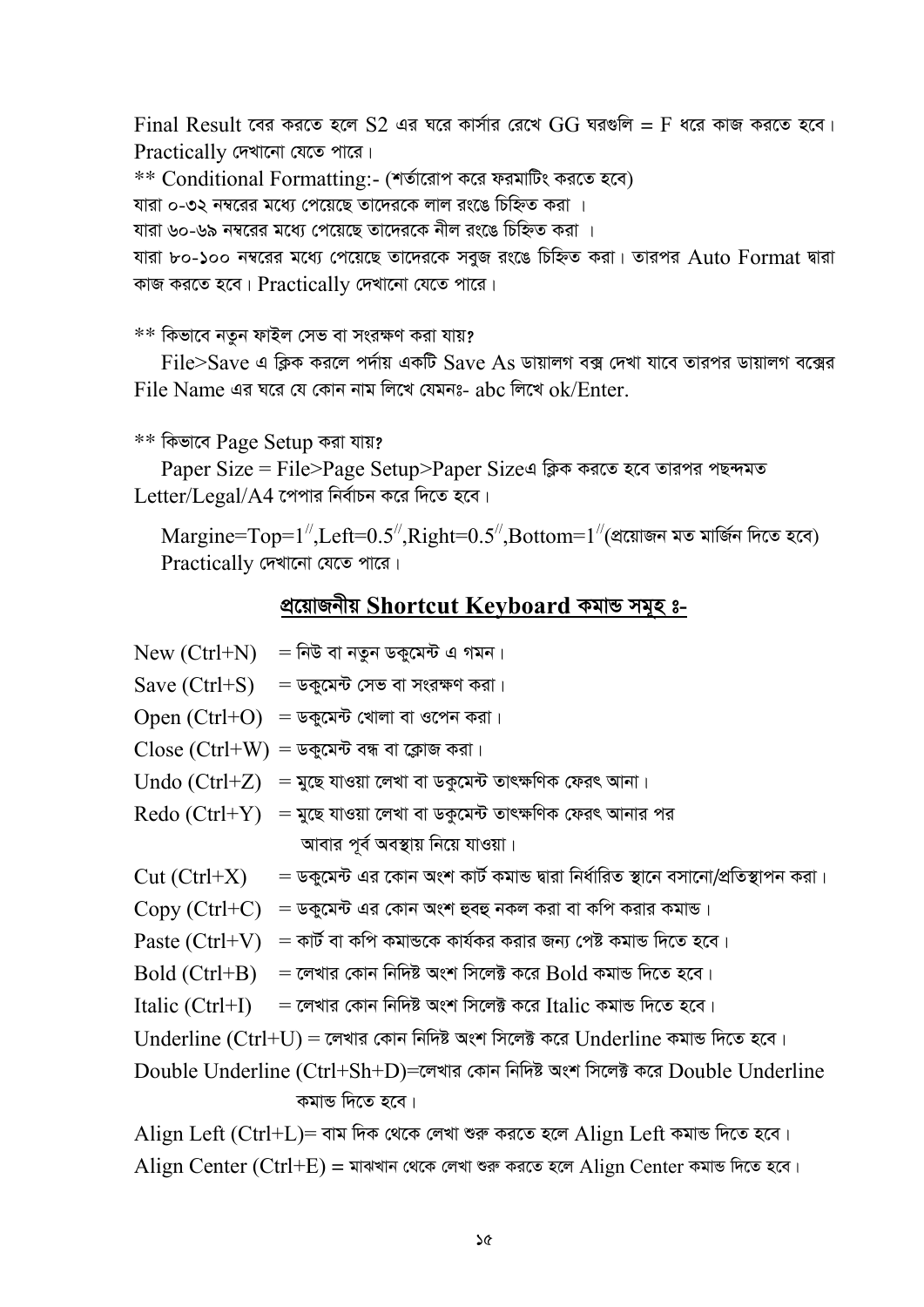Align Right (Ctrl+R) = ডান দিক থেকে লেখা শুরু করতে হলে Align Right কমান্ড দিতে হবে।  $Justify (Ctrl+J) =$  ডকুমেন্টের দুই পার্শ্বে লেখা সমান করতে হলে  $Justify$  কমান্ড দিতে হবে। Print  $(Ctrl+P)$  = ডকুমেন্ট ছাপানোর জন্য কীবোর্ড কমান্ড অথবা মাউস দ্বারা কমান্ড দিয়ে প্রিন্ট করা যায়। এজন্যে কম্পিউটারের সাথে প্রিন্টারটি সঠিকভাবে সংযোগ দেয়া থাকতে হবে।

#### **(4.12) wnmve (Count) Kiv t-**

এভারেজ, ম্যাক্সিমাম, মিনিমাম, গণনা, মুড, যোগ, বিয়োগ, ভাগ, গুণণ ইত্যাদি কমান্ডের সাহায্যে হিসাবের কাজ করা যায় যা নিম্নে দেখানো হয়েছে। (অনুঃ ৪.২০ অনুসরণ করুন)

## **(8.১৩) ওয়াকর্শীট এ ডাটা এন্ট্রিকরণঃ-**

ডাটা এন্ট্রি করার জন্য প্রথমে প্রয়োজনীয় সেল সিলেক্ট করে নিতে হবে তারপর  $\mathrm{Data}~\mathrm{Mean} >$  $\Gamma$ orm> করে ডাটা এন্ট্রি করা যায়। যেমনঃ

| Α           |               |          |          | Е   |         |
|-------------|---------------|----------|----------|-----|---------|
| Name        | Father's name | Mother's | Address  | Age | Monthly |
|             |               |          |          |     | Income  |
| M.A.Rahim   | Abdul Jabbar  | Jomila   | Kurigram | 40  | 20000   |
|             |               | Khatun   | Sodor    |     |         |
| Abdul Hamid |               |          |          |     |         |

নমুনা ছকঃ-

### <u>(৪.১৪) কারসর কিংবা সেল পয়েন্টার স্থানান্তরঃ-</u>

এ্যারো কী দ্বারা কার্সার কিংবা সেল পয়েন্টর স্থানান্তর করা যায় ব্যবহারিক দেখানো যেতে পারে।

#### **(8.১৫)** সেল থেকে সেল পয়েন্টার স্থানান্তরঃ-

মাউস অথবা কীবোর্ড দ্বারা সেল থেকে সেল পয়েন্টার স্থানান্তর করা যাবে। Practically দেখানো যেতে পারে।

#### **(৪.১৬) ডাটা মুছা, মুছে যাওয়া ডাটা ফিরিয়ে আনাঃ-**

ডাটা সিলেক্ট করে Delete চাপলেই মুছে যাবে। Undo (Ctrl+Z) কমান্ডের সাহায্যে মুছে যাওয়া লেখা বা ডকমেন্ট তাৎক্ষণিক ফেরৎ আনা করা।

#### (8.১৭) এক্সেলে ফাইল মেনু, এডিট মেনু, ভিউ মেনু, ইনসার্ট মেনু এর পরিচিতিঃ-

File, Edit, View, Insert Menu ইত্যাদি Practically দেখানো যেতে পারে।

#### (8.১৮) এক্সেলে ফরমেট মেনু, টুলস মেনু, ডাটা মেনু, হেল্প মেনু এর পরিচিতিঃ-

Format, Tools, Data, Help Menu Practically দেখানো যেতে পারে।

#### **(8.১৯)** ডাটা স্থানান্তরঃ-

ডাটা সিলেক্ট করে কীবোর্ড কমান্ড অথবা মাউস দ্বারা কার্ট কমান্ড দিয়ে ডাটা স্থানান্তর করা যায়।  $Practically$  দেখানো যেতে পারে।

#### **(8.২০) পরিসংখ্যান সংক্রান্তঃ-**

নিমের সত্র প্রয়োগ করে এভারেজ, ম্যাক্সিমাম, মিনিমাম, গণনা, মুড, যোগ, বিয়োগ, ভাগ, গুণণ এর কাজ সম্পাদন করা যায় যেমনঃ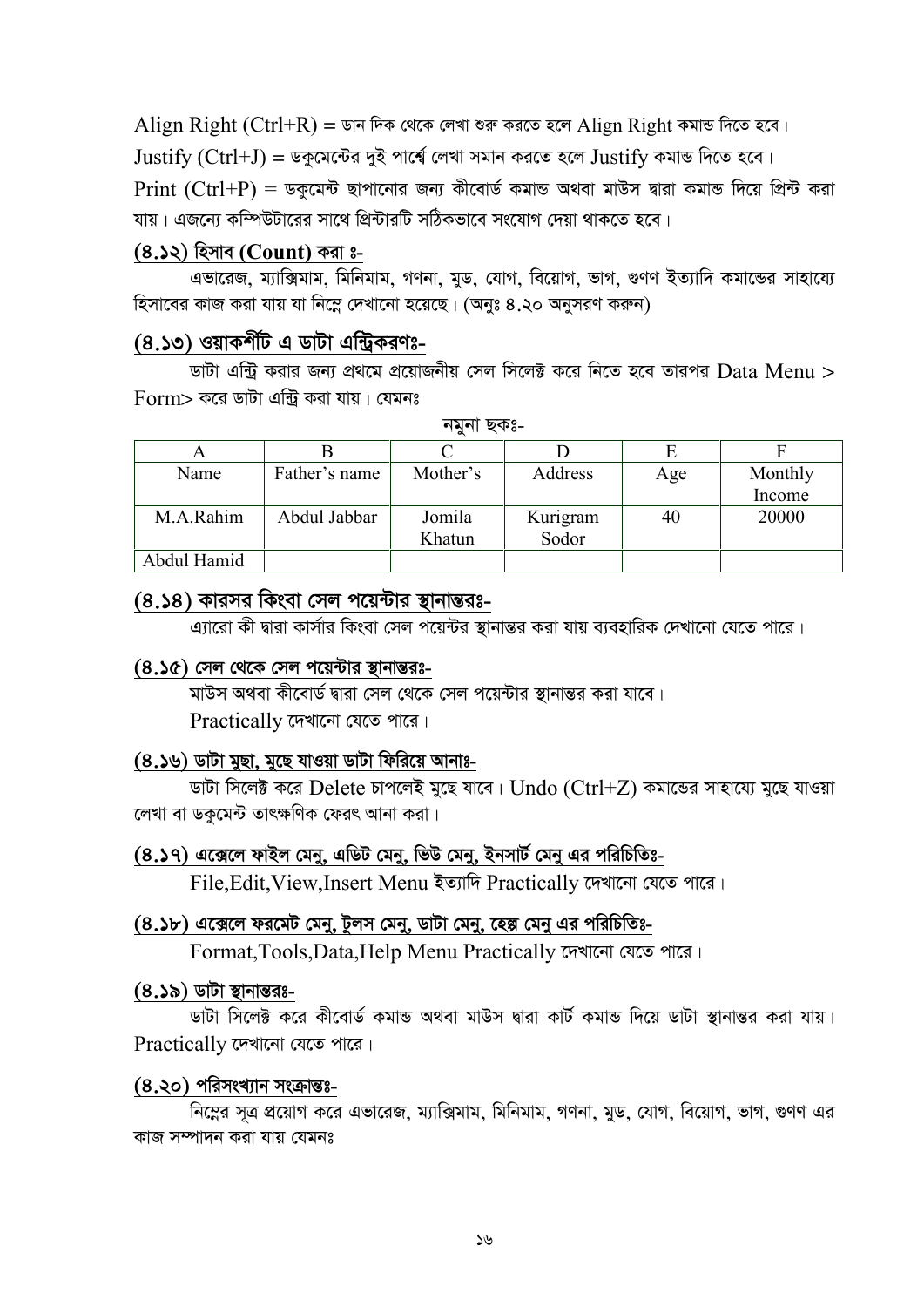## গাণিতিক হিসাব বা পরিসংখ্যান সংক্রান্ত সত্রঃ-

| $=$ Average (A1:a12) and press Enter.                     |
|-----------------------------------------------------------|
| $=$ Max (A1:a15) and press Enter.                         |
| $=$ Min (A1:a15) and press Enter.                         |
| $=$ Count (B2:B10) and press Enter.                       |
| $=$ MOD (10,3) and press Enter দিলে ভাগশেষ 1 পাওয়া যাবে। |
| $=$ Sum (a10:d10) and press Enter.                        |
| $=$ Subtract (a5-b5) and press Enter.                     |
| $=$ Multiply (a3*b3) and press Enter.                     |
| $=$ Division (a6/b6) and press Enter.                     |
| $=$ Sub (B2:H2) and press Enter.                          |
|                                                           |

## **(8.২১) এক্সেলে ম্যাক্সিমাইজঃ-**

এক্সেলে Maximize করা Practically দেখানো যেতে পারে।

### **(4.22) wgwbgvBRt-**

এক্সেলে Minimize করা Practically দেখানো যেতে পারে।

 $(8.30)$  গণনা (Count) এবং মুড (MOD) ঃ-

Count = Count  $(B2:B10)$  and press Enter.

 $MOD = MOD (10,3)$  and press Enter দিলে ভাগশেষ 1 পাওয়া যাবে।

 $Practically$  দেখানো যেতে পারে।

 $(8.38)$  এক্সেলে হেডার ও ফুটার ঃ-

মাউস অথবা কীবোৰ্ড কমান্ড দ্বারা View Menu ক্লিক করে>Header & Footer এ ক্লিক> হেডার ফুটারের কাজ করা যায়।  $Practically$  দেখানো যেতে পারে।

 $(8.36)$  এক্সেলে সিট পরিবর্তন বা ভিন্ন নামে সিট তৈরী করণঃ-

মাউস পয়েন্টার দ্বারা ওয়ার্কশীট সিলেক্ট করে> মাউসের রাইট বাটন চেপে  $\rm{Rename\ select}$  করে যে কোন নাম লিখে সিট পরিবর্তন করা যায়।  $\Pr\{P:\|X\|\leq R\}$  দেখানো যেতে পারে।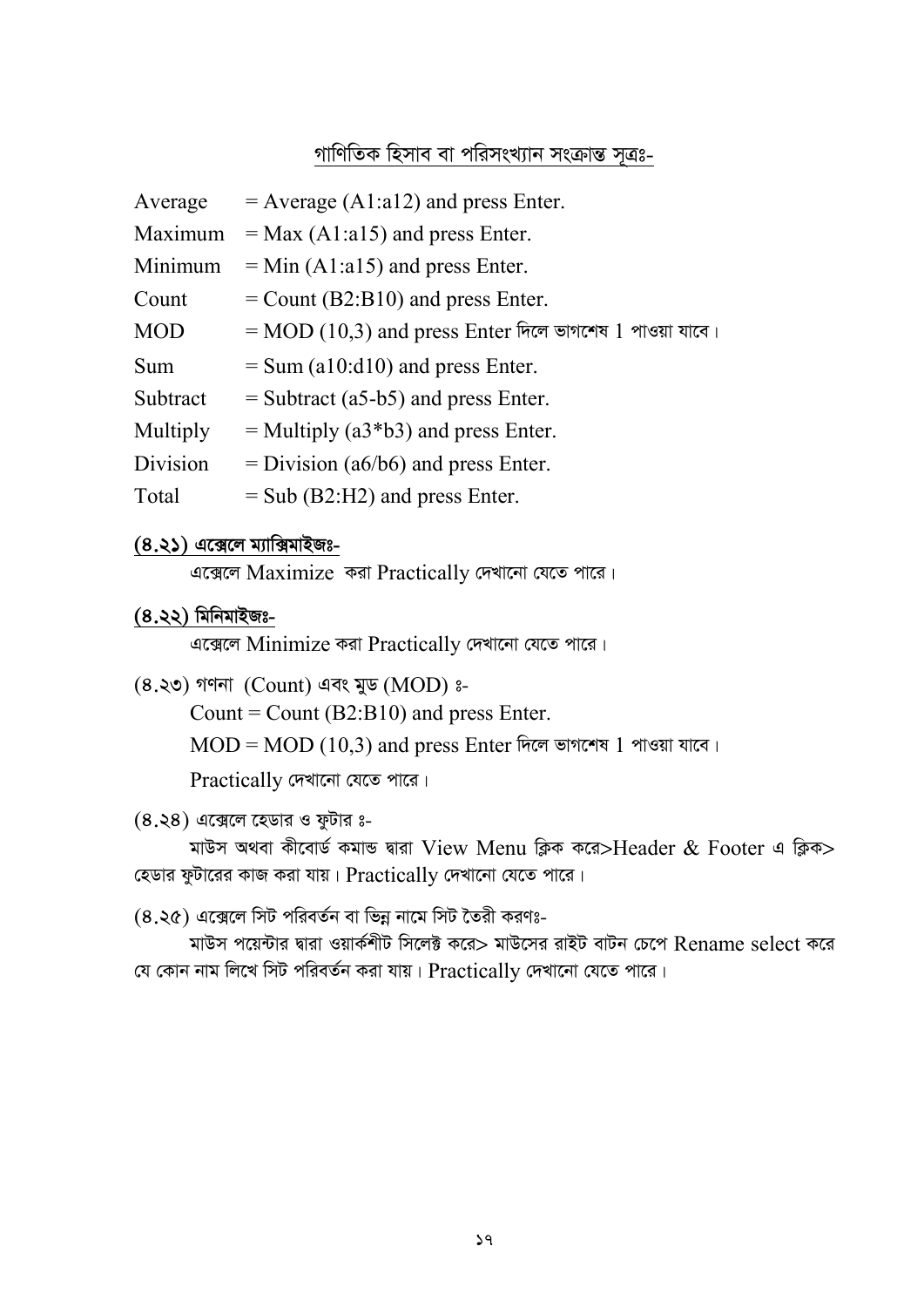## অধ্যায়-৫

## ইন্টারনেট পরিচিতি ওয়েব সাইডে প্রবেশ ও ই-মেইল পরিচিতিঃ-

(৫.১) ই-মেইল এর পরিচিতি, ব্যবহারঃ-

ই-মেইল অৰ্থ হচ্ছে Electronic Mail বা বৈদ্যতিক ডাক। আমাদের দেশের অধিকাংশ মানুষই ই-মেইল সম্পর্কে বা ই-মেইল ব্যবহারে অজ্ঞ। ই-মেইল হচ্ছে বর্তমান যগে সবচেয়ে দেততর ও কম খরচে তথ্যাদি আদান-প্রদানের মাধ্যম। ই-মেইলের সাহায়্যে কোন তথ্য বা চিঠিপত্রাাদি আদান-প্রদান করতে হলে উভয় পক্ষেরই ই-মেইল এড্রেস থাকতে হবে। যেমনঃ  $bkarin(a)$ vahoo.com একটি ই-মেইল এড্রেস। ই-মেইল ব্যবহারের জন্য ০১. User ID ০২. Password সঠিকভাবে ব্যবহার করতে হয়।

E-mail জন্য বিভিন্ন ধরণের Software ব্যবহৃত হয়ে থাকে যেমনঃ- Outlook express, Eudora, Netscape mail, Inernet mail, Pagasas Mail, Yahoo mail, MSN, Hotmail ইত্যাদি। Practically দেখানো যেতে পারে।

আবার ব্রাউজিং এর জন্যও বিভিন্ন ধরণের সফটওয়্যার ব্যবহৃত হয়ে থাকে যেমনঃ Internet Explorar, Mozila Fairfox, Opera, Google ইত্যাদি। Practically দেখানো যেতে পারে।

ই-মেইল এ্যাড্রেসের তিনটি অংশ থাকে যেমনঃ  $\operatorname{unicos}(\widehat{a})$ dhaka.net

unicos হলো User ID, @dhaka.net হলো domain name (domain name হলো ISP এর পরিচিতি এবং ISP হলো ইন্টারনেট সেবাদানকারী প্রতিষ্ঠান যেমনঃ-  $\operatorname{BTCL}$ .  $\operatorname{BOL}$ )

Domain name (ডোমেন) এর আবার দু'টি অংশ থাকে- যথাঃ আইএসপির নিজস্ব নাম ও সার্ভিসের পরিচিতি। যেমনঃ- @dhaka.net এর প্রথম অংশ @dhaka হলো BOL এর আইএসপির নিজস্ব নাম বা পরিচয় এবং .net হলো উক্ত আইএসপির সার্ভিসের পরিচিতিমূলক অংশ। আবার . (dot) এর পরের অংশকে বলা হয় Top Level Domain.

| টপ লেভেল ডোমেন | ডোমেন সার্ভিস বা প্রকৃতি | উদাহরণ         |
|----------------|--------------------------|----------------|
| .net           | নেটওয়ার্ক সার্ভিস       | dhaka.net      |
| .com           | কমার্শিয়াল সার্ভিস      | agnionline.com |
| .org           | অৰ্গানাইজেশন             | bccbd.org      |
| .gov           | গভাৰ্মেন্টাল             | bangladesh.gov |
| .int           | ইন্টারন্যাশনাল           | un.int         |
| .edu           | এ্যাডুকেশন               | buet.edu       |
| mil.           | মিলিটারী                 | usarmy.mil     |

Top Level Domain এর কয়েকটি উদাহরণঃ-

আবার কোন কোন ই-মেইল এ্যাড্রেসের টপ লেভেল ডোমেনের পরে একটি অংশ থাকে. যাকে বলে কান্ট্রি কোড বা কান্ট্রি ডোমেন। যেমনঃ florabg $@$ btcl.net.bd এখানে florabg হলো একটি লিমিটেড

কোম্পানীর সংক্ষিপ্ত নাম যা User ID হিসেবে বিবেচ্য এবং btcl net হলো আইএসপি সার্ভারের পরিচিতি এবং hd হলো বাংলাদেশ।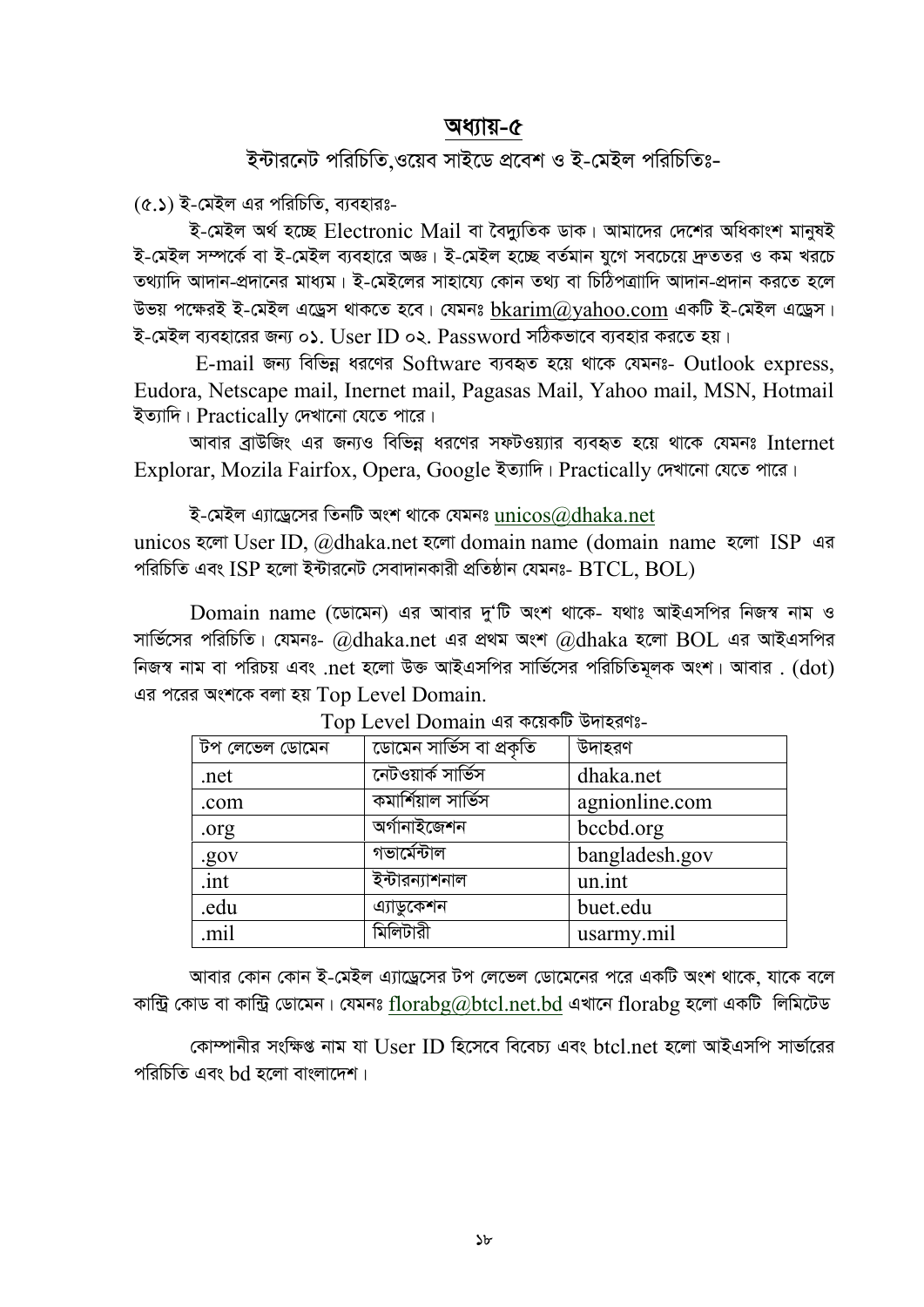| কান্ট্ৰি ডোমেন  | দেশের নাম              |
|-----------------|------------------------|
| .au             | অস্ট্রেলিয়া           |
| .bd             | বাংলাদেশ               |
| .us             | আমেরিকা (যুক্তরাষ্ট্র) |
| .ca             | কানাডা                 |
| $\frac{jp}{dk}$ | জাপান                  |
|                 | ডেনমাৰ্ক               |
| .pk             | পাকিস্তান              |
| .de             | জার্মানী (Deutschland) |
| .my             | মালয়েশিয়া            |
| .sg             | সিঙ্গাপুর              |

কয়েকটি কান্ট্রি ডোমেনের উদাহরণঃ-

E-mail Account তৈরী করার নিয়মঃ-

প্রথমে ইন্টারনেট চালু করতে হবে তারপর>Address Bar এ টাইপ করতে হবে www.Yahoo.com লিখে Enter করলে Yahoo পেজটি স্কীনে দেখা যাবে। তারপর Sign Up click করলে একটি রেজিষ্টার ফরম সংক্রান্ত পেজ ওপেন হবে>তারপর উক্ত ফরমটি নিয়মানুযায়ী পুরণ করার পর ই-মেইল একাউন্ট তৈরী করতে হবে। যেমনঃ www.bkarim@yahoo.com একটি ই-মেইল এ্যাডেস।

 $E$ -mail ব্যবহার করার নিয়মঃ-

 $1^{\rm st}$  Step:- প্রথমে ইন্টারনেটে কানেক্টের জন্য  $\rm {BTCL}$ -এর সাহায্যে কানেক্ট হতে হবে অথবা  $M$ obile মডেম এর সাহায্যে কানেক্ট হতে হবে।

তাৱপৱ\_

 $2^{\rm nd}$  Step:- Desktop থেকে Internet Explorer Double click করতে হবে। তারপর-

3<sup>rd</sup> Step:- Address Bar এ <u>www.yahoo.com</u> লিখে Enter দিতে হবে।

তারপর-

 $4^{\rm th}$  Step:- Sign In click করতে হবে এবং  ${\rm Y}$ ahoo ID  $\&$  Password বসাতে হবে। তারপর-

 $5^{\rm th}$  Step:- E-mail Check করতে হলে অথবা পাঠানোর জন্য মেইল আইকনে ক্লিক করতে হবে এবং একটু অপেক্ষা করার পর নিম্নে দুটি অপশন দেখা যাবে। ই-মেইল চেক করার জন্য Check Mail এবং মেইল পাঠানোর জন্য  $Compose$  -এ ক্লিক করতে হবে। (In  $Box$  এ ক্লিক করে মেইল চেক করা যাবে)

| Check Mail | Compose |
|------------|---------|
|------------|---------|

মেইল পাঠানো জন্য -

 $Compose$  -এ ক্লিক করলে একটি ডায়ালগ বক্স আসবে।  $To$  এর ঘরে প্রাপকের ঠিকানা লিখতে হবে যেমনঃ www.nkarim@yahoo.com তারপর যে ফাইল বা ডকুমেন্ট পাঠাতে চান সেই ফাইলটি Attachment করে অথবা প্রয়োজনীয় ডকুমেন্ট টাইপ করে নিয়মানুযায়ী Send করে ই-মেইলটি Send করা যাবে।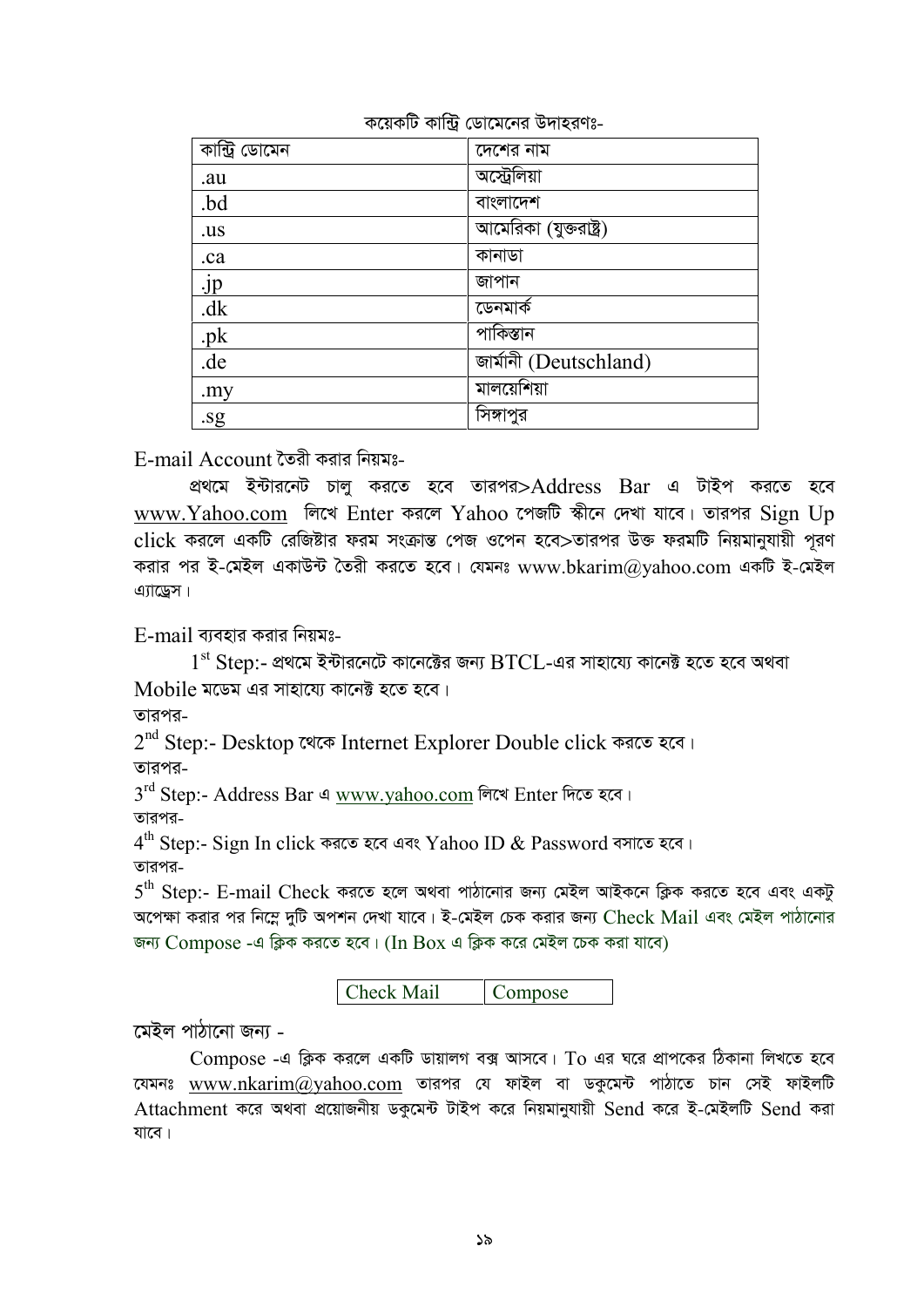$(6.5)$  ইন্টারনেটের পরিচিতি।

Internet হচ্ছে বিশ্বব্যাপী ছড়িয়ে থাকা অসংখ্য Computer এর মধ্যে আন্তঃসম্পর্ক বা যোগাযোগ ব্যবস্থা। Inter হলো আন্তঃ এবং Net হলো জাল অৰ্থাৎ জালের ন্যায় বিশ্বব্যাপী ছড়িয়ে ছিটিয়ে থাকা কম্পিউটার থেকে কম্পিউটারে যে সংযোগ তাহাই ইন্টারনেট। অন্যভাবে বলা যায় যে, অন্য কোন মাধ্যমে পরস্পর সংযোগকৃত Computer এর Global Network কে Internet বলে।

ইন্টারনেটের ইতিহাস পর্যালোচনা করলে দেখা যায় যে  $\mathbf{ARPANET}$  নামক প্রকল্পের মাধ্যমে এর মল রহস্য লকিয়ে রয়েছে। মার্কিন যক্তরাষ্ট্রের প্রতিরক্ষা মন্ত্রণালয়ের একটি উচ্চ ক্ষমতাসম্পন্ন সংস্থার নাম ARPA (Advanced Research Project Agency) এই সংস্থার প্রধান কাজ ছিল মার্কিন সামরিক বাহিনীর ব্যবহারের জন্য নিত্য নতুন প্রযুক্তি উদ্ভাবন করা। ১৯৫৭ সালে সোভিয়েত রাশিয়া কর্তৃক প্রথম কৃত্রিম উপগ্রহ স্থাপন করার প্রতিক্রিয়া হিসাবে মার্কিন যুক্তরাষ্ট্র এই সংস্থা গঠন করে। এই সংস্থার বিজ্ঞানীরা নিজেদের মধ্যে তথ্যের লেনদেনের জন্য যে ARPANET প্রকল্প তৈরী করে এরই ক্রম বিবর্তনের ফসল আজকের ইন্টারনেট।

বর্তমান বিশ্বে ইন্টারনেট হচ্ছে সবচেয়ে বড় বিপ্লব। ইন্টারনেট হচ্ছে একটি কম্পিউটার নির্ভর নেটওয়ার্কিং সিস্টেম তাই কম্পিউটারের বহুমুখী ব্যবহারের উপর ইন্টারনেটের ব্যবহার নির্ভর করে। শুরুতে কেবলমাত্র তথ্যের আদান-প্রদান করার জন্য ইন্টারনেটের জন্ম হলেও যতই দিন যাচ্ছে ইন্টারনেটের ব্যবহারের বহুমুখীতা দিনদিন বৃদ্ধি পাচ্ছে। জীবনের বিভিন্নক্ষেত্রে ইন্টারনেটের ব্যবহার বিস্ডুত হচ্ছে, কেবলমাত্র গবেষণা কর্ম বা সরকারী কর্মকান্ডের মধ্যেই সীমাবদ্ধ নয় বরং সমাজের সকল শ্রেণীর মানুষের জন্য ইন্টারনেট এখন উন্মুক্ত।

 $(6.9)$  ইন্টারনেটের কাজ ঃ-

কম্পিউটার থেকে কম্পিউটারে বিভিন্ন মুখী যোগাযোগ স্থাপন ও তথ্য আদান-প্রদানই হচ্ছে ইন্টারনেটের কাজ। ইন্টারনেট হচ্ছে বিশ্বব্যাপী মানুষের জন্য সবচেয়ে উপযোগী সেবা প্রদানকারী যোগাযোগ বা মাধ্যম। যেমনঃ- ই-মেইল আদান-প্ৰদান, চেটিং, ওয়েভ ব্ৰাউজিং ইত্যাদি।

 $(6.8)$  ইন্টারনেটের ব্যবহার ঃ-

ইন্টারনেটের মাধ্যমে তথ্যের আদান-প্রদান, তথ্য আহরণ, শিক্ষাক্ষেত্রে ইন্টারনেট, ব্যবসা-বাণিজ্যে ইন্টারনেট, আলাপ-আলোচনা, বিনোদন, বিজ্ঞাপন প্রচারে, সংবাদপত্র সরবরাহে ইত্যাদি ক্ষেত্রে ইন্টারনেট ব্যবহার হয়ে থাকে।

 $(c.c)$  ইন্টারনেট কিভাবে বন্ধ করা হয়ঃ-

মাউস দ্বারা বা কী-বোর্ড দ্বারা ইন্টারনেট কানেক্টকে ডিস-কানেক্টের মাধ্যমে ইন্টারনেট বন্ধ করতে হয়।

(৫.৬) ওয়েভ সাইডের ব্যবহারঃ-

ওয়েভ সাইডে স্থাপিত ওয়েভ পেজ হচ্ছে একধরনের ডকুমেন্ট। এক একটি ওয়েভ পেজে একাধিক পৃষ্টা থাকে। প্রতিটি পৃষ্টা আলাদা আলাদা ফাইলে তৈরী করে হাইপার লিংকের মাধ্যমে উহাদের সংযোগ দেয়া হয়। ওয়েভ পেজকে কোন ইন্টারনেট সার্ভারে স্থাপন করার জন্য (FTP=File Transfer Protocol)  $FTP$  প্রোগ্রাম ব্যবহার করে ওয়েভ সাইডে সংযুক্তি করে দেয়া হয় তারপর উক্ত ওয়েভসাইড হতে ব্যবহারকারীগণ ইন্টারনেট চালু করে কাংখিত তথ্যাদি আহরণ করে থাকে।

যেমনঃ সংবাদ পত্র বা ম্যাগাজিন দেখা, স্কুল, কলেজ, বিশ্ববিদ্যালয়ের পরীক্ষার ফলাফল দেখা, বড় বড প্রতিষ্ঠানের বা বিশ্ববিদ্যালয়ের বিভিন্ন তথ্যাদি সম্পর্কে জানা বা দেখা, কম্পিউটারের কোন সফটওয়্যার সম্পৰ্কে জানা বা ডাউনলোড করা, গান শোনা, ভিডিও দেখা বা বিনোদন ইত্যাদি।